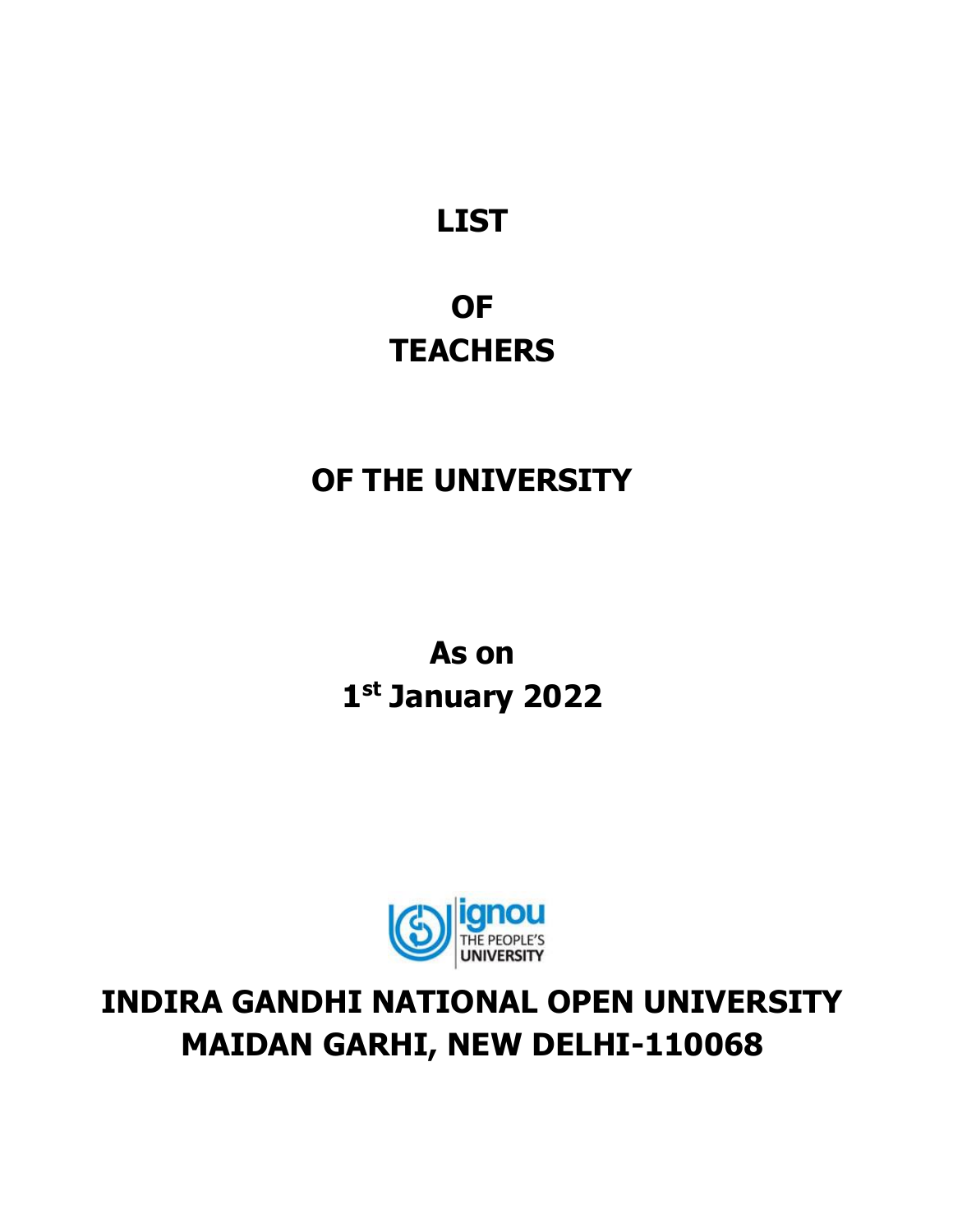

 $\mathsf{r}$ 

# **Seniority List of Teachers As on 01.01.2020**

| <b>Teachers</b>                                                                         | <b>Pre-revised Pay Scale</b><br>$(6th$ CPC)                                 | <b>Revised Pay Scale</b><br>$(7th$ CPC)                    |  |  |
|-----------------------------------------------------------------------------------------|-----------------------------------------------------------------------------|------------------------------------------------------------|--|--|
| <b>Professor</b>                                                                        | <b>PB-IV</b><br>(Rs. 37400-67000)+ Rs. 10000<br><b>AGP</b>                  | <b>Academic Level-14</b><br><b>Entry Pay-Rs. 144200/-</b>  |  |  |
| <b>Associate Professor</b>                                                              | <b>PB-IV</b><br>(Rs. 37400-67000)+ Rs. 9000<br><b>AGP</b>                   | <b>Academic Level-13A</b><br><b>Entry Pay-Rs. 131400/-</b> |  |  |
| <b>Assistant Professor (Stage</b><br><b>III/Selection Grade)</b><br>(erstwhile Readers) | <b>PB-III</b><br>$(Rs. 15600-39100) + Rs. 8000$<br><b>AGP</b>               | <b>Academic Level-12</b><br><b>Entry Pay-Rs. 79800/-</b>   |  |  |
| <b>Assistant Professor (Stage</b><br><b>II/Senior Scale)</b>                            | <b>PB-III</b><br>(Rs. 15600-39100)+ Rs. 7000<br><b>AGP</b>                  | <b>Academic Level-11</b><br><b>Entry Pay-Rs. 68900/-</b>   |  |  |
| <b>Assistant Professor</b>                                                              | <b>PB-III</b><br>$(Rs. 15600-39100)+Rs. 6000$<br><b>AGP (Group A entry)</b> | <b>Academic Level-10</b><br><b>Entry Pay-Rs.57700/-</b>    |  |  |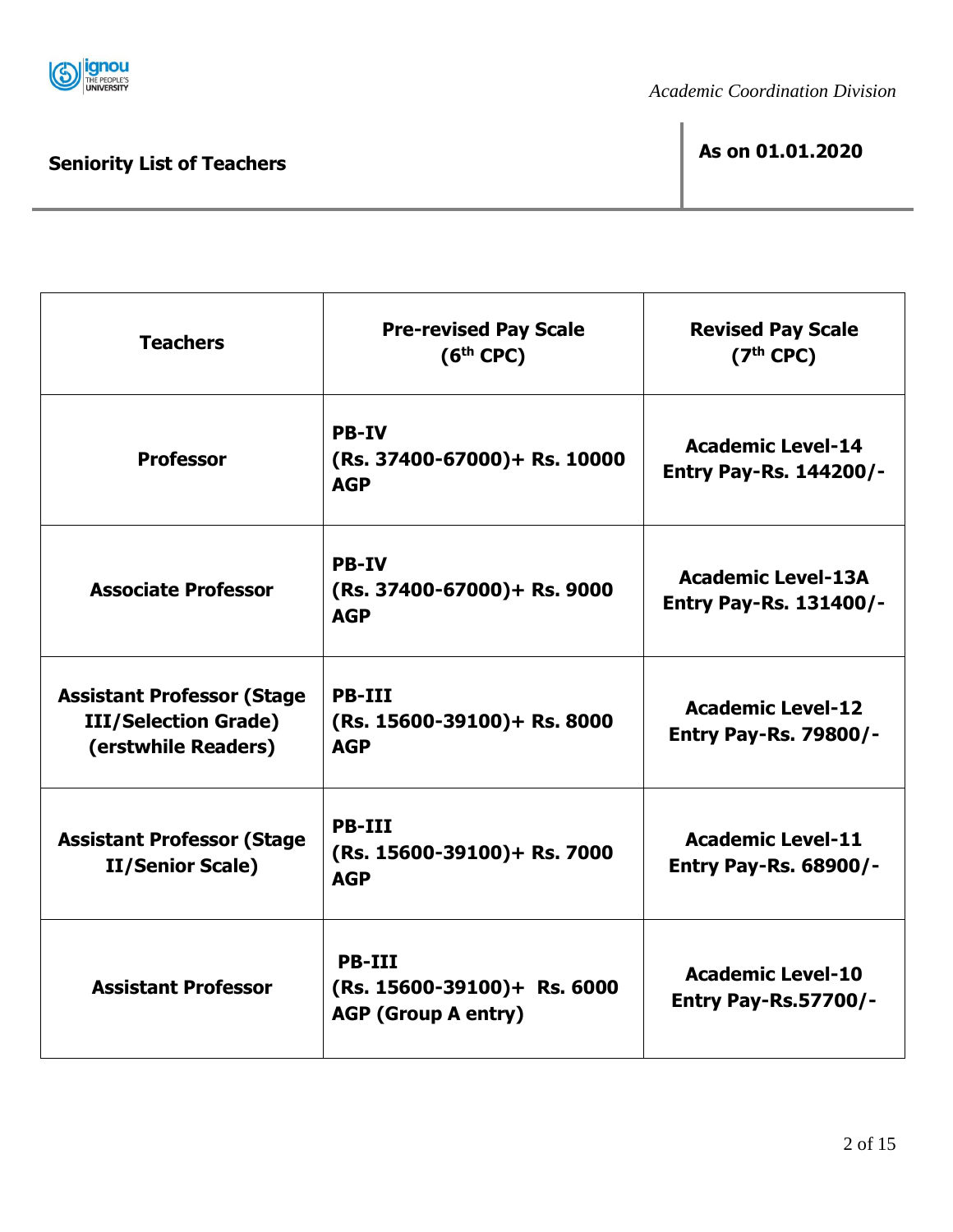

#### **SENIORITY LIST OF PROFESSORS Academic Level-14 of 7th CPC (6 th CPC- Rs.37400-67000 – AGP Rs.10,000/-)**

| SI.              | Emp. | <b>Name</b>             | <b>Discipline</b> | Date of      | Date of        | Date of     | Date of          | <b>Remarks</b>            |
|------------------|------|-------------------------|-------------------|--------------|----------------|-------------|------------------|---------------------------|
| <b>No</b>        | ID   |                         |                   | <b>Birth</b> | joining as     | approval of | joining /        |                           |
|                  |      |                         |                   |              | a Reader       | appointme   | date of          |                           |
|                  |      |                         |                   |              |                | nt by BOM   | promotion as     |                           |
|                  |      |                         |                   |              |                |             | <b>Professor</b> |                           |
| 1.               | 2171 | Prof. S.K. Panda        | Distance          | 04.05.1959   | 06.06.1991     | 28.03.1997  | 01.05.1997       | <b>Direct Recruitment</b> |
|                  |      |                         | Education         |              |                |             |                  |                           |
| 2.               | 2117 | Prof. Swaraj Basu       | History           | 01.01.1959   | 05.12.1994     | 17.11.2001  | 24.08.2001       | Promoted under CAS        |
| 3.               | 2199 | Prof. Vijayshri         | Physics           | 01.01.1958   | 02.11.1995     | 30.04.2004  | 02.11.2003       | Promoted under CAS        |
| 4.               | 2057 | Prof. Sunita            | Chemistry         | 11.11.1960   | 02.11.1995     | 08.07.2004  | 02.11.2003       | Promoted under CAS        |
|                  |      | Malhotra                |                   |              |                |             |                  |                           |
| $\overline{5}$ . | 2045 | Prof. Uma Kanjilal      | Library           | 14.01.1962   | 02.11.1995     | 30.04.2004  | 02.11.2003       | Promoted under CAS        |
|                  |      |                         | Science           |              |                |             |                  |                           |
| 6.               | 2340 | Prof. Satyakam          | Hindi             | 02.12.1959   | 25.03.1996     | 08.07.2004  | 19.03.2004       | Promoted under CAS        |
| $\overline{7}$ . | 2073 | Prof. P. Srinivas       | Civil             | 01.04.1964   | 03.04.1996     | 02.07.2007  | 03.04.2004       | Promoted under CAS        |
|                  |      | Kumar                   | Engineering       |              |                |             |                  |                           |
| 8.               | 2034 | Prof. Debal K.          | Sociology         | 13.01.1957   | 12.07.1997     | 23.07.2005  | 12.07.2004       | Promoted under CAS,       |
|                  |      | Singharoy               |                   |              |                |             | 28.12.2005       | Direct Recruitment        |
| 9.               | 2040 | Prof. E.                | Public            | 18.12.1957   | 07.07.1997     | 01.04.2006  | 07.07.2005       | Promoted under CAS        |
|                  |      | Vayunandan              | Administrati      |              |                |             |                  |                           |
|                  |      |                         | on                |              |                |             |                  |                           |
| 10.              | 2174 | Prof. Nawal Kishore     | Commerce          | 01.01.1962   | 07.07.1997     | 01.04.2006  | 07.07.2005       | Promoted under CAS        |
| 11.              | 2028 | Prof. Anjila Gupta      | Economics         | 08.10.1963   | $\blacksquare$ | 23.07.2005  | 04.08.2005       | <b>Direct Recruitment</b> |
| 12.              | 2183 | Prof. G.                | Manageme          | 12.02.1958   | 03.10.1997     | 22.05.2007  | 03.10.2005       | Promoted under CAS        |
|                  |      | Subbayamma              | nt                |              |                |             |                  |                           |
| 13.              | 2175 | Prof. Madhu Tyagi       | Commerce          | 28.12.1957   | 29.10.1997     | 29.08.2007  | 29.10.2005       | Promoted under CAS        |
| 14.              | 2184 | Prof. Srilatha          | Manageme          | 09.06.1958   | 09.12.1997     | 22.05.2007  | 09.12.2005       | Promoted under CAS        |
|                  |      |                         | nt                |              |                |             |                  |                           |
| 15.              | 2094 | Prof. Pity Koul         | Nursing           | 01.06.1957   | 04.03.1998     | 22.05.2007  | 04.03.2006       | Promoted under CAS        |
| 16.              | 2118 | Prof. Manjulika         | <b>Distance</b>   | 29.01.1960   | 07.07.1998     | 01.04.2006  | 03.04.2006       | Direct Recruitment        |
|                  |      | Srivastava              | Education         |              |                |             |                  |                           |
| 17.              | 2010 | Prof. Vibha Joshi       | Education         | 20.12.1957   | 07.07.1998     | 22.05.2007  | 07.07.2006       | Promoted under CAS        |
| 18.              | 2160 | Prof. C.R.K. Murthy     | Distance          | 15.04.1959   | 07.07.1998     | 22.05.2007  | 07.07.2006       | Promoted under CAS        |
|                  |      |                         | Education         |              |                |             |                  |                           |
| 19.              | 2092 | Prof. T.K. Jena         | Health            | 03.05.1960   | 07.07.1998     | 29.08.2007  | 07.07.2006       | Promoted under CAS        |
|                  |      |                         | Science           |              |                |             |                  |                           |
| 20.              | 2063 | Prof. Sujatha           | Mathematic        | 01.06.1960   | 07.07.1998     | 22.05.2007  | 07.07.2006       | Promoted under CAS        |
|                  |      | Varma                   | s                 |              |                |             |                  |                           |
| 21.              | 2185 | Prof. K. Ravi           | Manageme          | 10.05.1962   | 07.07.1998     | 22.05.2007  | 07.07.2006       | Promoted under CAS        |
|                  |      | Shankar                 | nt                |              |                |             |                  |                           |
| 22.              | 2009 | Prof. N.K. Dash         | Education         | 07.02.1963   | 07.07.1998     | 22.05.2007  | 07.07.2006       | Promoted under CAS        |
| 23.              | 2008 | Prof. C.B. Sharma       | Education         | 10.03.1960   | 23.07.1998     | 22.05.2007  | 23.07.2006       | Promoted under CAS        |
| 24.              | 2022 | Prof. Abha Singh        | <b>History</b>    | 20.04.1959   | 27.07.1998     | 29.08.2007  | 27.07.2006       | Promoted under CAS        |
| 25.              | 2058 | Prof. B.I. Fozdar       | Chemistry         | 15.01.1960   | 01.01.2000     | 19.11.2008  | 27.07.2006       | Promoted under CAS        |
| 26.              | 2002 | Prof. Narayan<br>Prasad | Economics         | 08.10.1960   | 27.07.1998     | 29.08.2007  | 27.07.2006       | Promoted under CAS        |
| 27.              | 2066 | Prof. Neera Kapoor      | Life              | 18.07.1964   | 27.07.1998     | 22.05.2007  | 27.07.2006       | Promoted under CAS        |
|                  |      |                         |                   |              |                |             |                  |                           |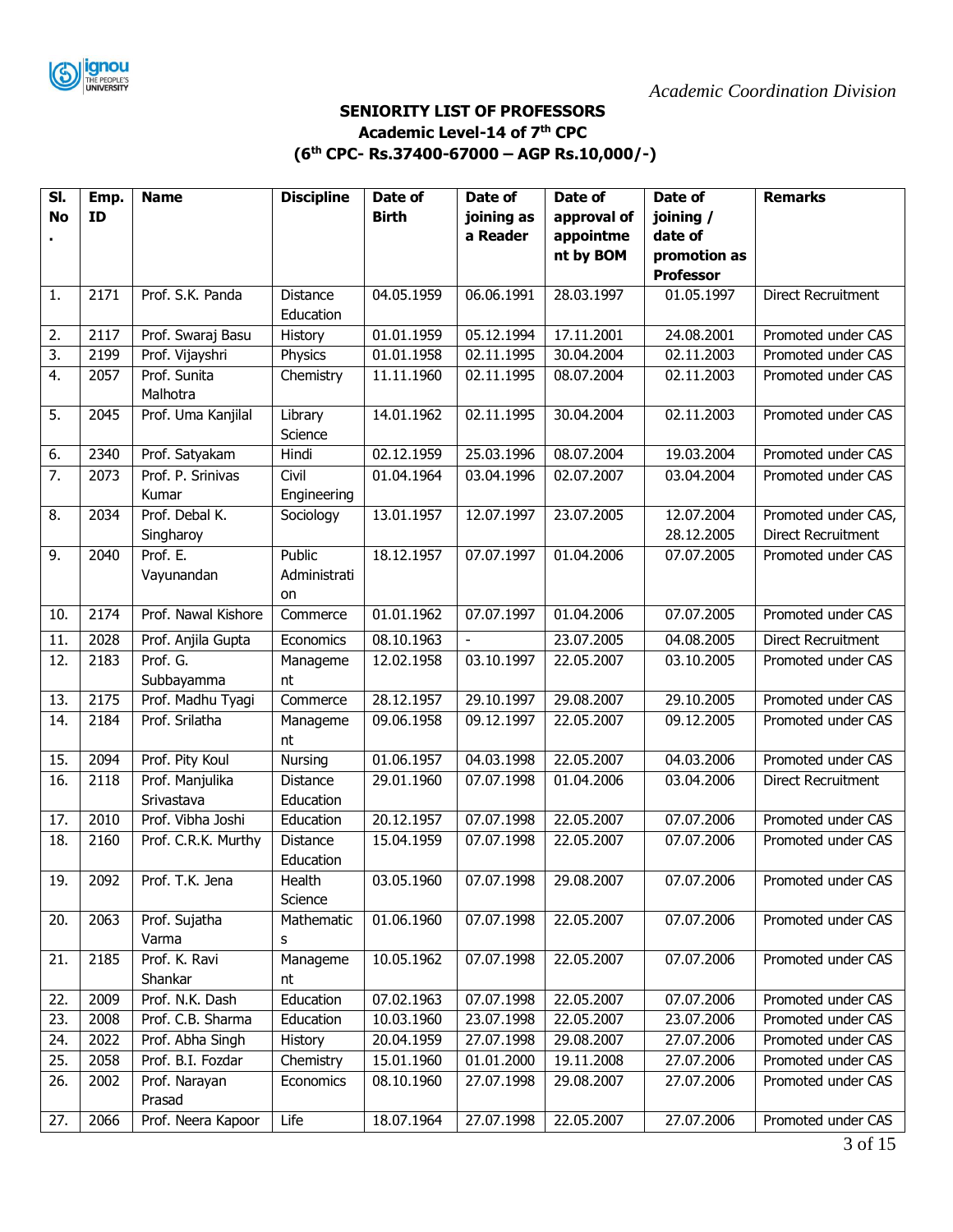

|     |                   |                        | Sciences             |            |                          |            |            |                           |
|-----|-------------------|------------------------|----------------------|------------|--------------------------|------------|------------|---------------------------|
| 28. | 2162              | Prof. Madhu Parhar     | <b>Distance</b>      | 21.03.1959 | 29.07.1998               | 22.05.2007 | 29.07.2006 | Promoted under CAS        |
|     |                   |                        | Education            |            |                          |            |            |                           |
| 29. | 2074              | Prof. Ajit Kumar       | Civil                | 19.10.1960 | 07.08.1998               | 01.07.1998 | 07.08.2006 | Promoted under CAS        |
|     |                   |                        | Engineering          |            |                          |            |            |                           |
| 30. | 2052              | Prof. S.R. Jha         | Physics              | 02.04.1961 | 15.02.1999               | 07.01.2008 | 15.02.2007 | Promoted under CAS        |
| 31. | 2186              | Prof. Anurag           | Manageme             | 18.08.1967 | 27.05.2003               | 07.01.2008 | 17.02.2007 | Promoted under CAS        |
|     |                   | Saxena                 | nt                   |            |                          |            |            |                           |
| 32. | 2176              | Prof. M.S.S. Raju      | Commerce             | 30.06.1960 | 11.08.2000               | 29.08.2007 | 19.02.2007 | Promoted under CAS        |
| 33. | 2042              | Prof. Uma Medhury      | Public               | 08.04.1958 | 16.03.1999               | 29.08.2007 | 16.03.2007 | Promoted under CAS        |
|     |                   |                        | Administrati         |            |                          |            |            |                           |
|     |                   |                        | on                   |            |                          |            |            |                           |
| 34. | 2041              | Prof. Alka Dhameja     | Public               | 25.07.1964 | 16.03.1999               | 29.08.2007 | 16.03.2007 | Promoted under CAS        |
|     |                   |                        | Administrati         |            |                          |            |            |                           |
|     |                   |                        | on                   |            |                          |            |            |                           |
| 35. | 2059              | Prof. J.A. Farooqui    | Chemistry            | 14.07.1957 | 01.01.2000               | 19.11.2008 | 01.01.2008 | Promoted under CAS        |
| 36. | 2017              | Prof. Anurag Joshi     | Political            | 04.07.1962 | 27.07.1998               | 07.01.2008 | 07.01.2008 | Promoted under CAS        |
|     |                   |                        | Science              |            |                          |            |            |                           |
| 37. | 2069              | Prof. Amrita Nigam     | <b>Life Science</b>  | 09.10.1957 | 13.02.2000               | 19.11.2008 | 13.02.2008 | Promoted under CAS        |
| 38. | 2018              | Prof. S.V.S. Reddy     | Political            | 07.09.1959 | 11.04.2000               | 29.12.2011 | 11.04.2008 | Promoted under CAS        |
|     |                   |                        | Science              |            |                          |            |            |                           |
| 39. | 2369              | Prof. Shambhu          | Journalism           | 01.01.1960 | $\blacksquare$           | 19.11.2008 | 19.11.2008 | <b>Direct Recruitment</b> |
|     |                   | Nath Singh             | and New              |            |                          |            |            |                           |
|     |                   |                        | Media                |            |                          |            |            |                           |
|     |                   | Prof. Deeksha          | <b>Studies</b>       |            |                          |            |            |                           |
| 40. | 2444              |                        | Women's<br>Education | 02.08.1961 | 29.11.2000               | 14.01.2009 | 29.11.2008 | Promoted under CAS        |
| 41. | 2106              | Kapur<br>Prof. Annu J. | Gender and           | 22.09.1961 | 29.11.2000               | 14.01.2009 | 29.11.2008 | Promoted under CAS        |
|     |                   | Thomas                 | Developme            |            |                          |            |            |                           |
|     |                   |                        | nt Studies           |            |                          |            |            |                           |
| 42. | 2108              | Prof. Rekha S. Sen     | Women's              | 19.03.1964 | 07.02.2000               | 12.10.2017 | 01.01.2009 | Promoted under CAS        |
|     |                   |                        | Education            |            |                          |            |            |                           |
| 43. | 2144              | Prof. Neera Singh      | English              | 12.09.1959 | 08.02.2002               | 12.10.2017 | 01.01.2009 | Promoted under CAS        |
| 44. | 2139              | Prof. Smita            | Hindi                | 20.05.1962 | 04.11.2006               | 12.10.2017 | 01.01.2009 | Promoted under CAS        |
|     |                   | Chaturvedi             |                      |            |                          |            |            |                           |
| 45. | 2075              | Prof. Ashish           | Mechanical           | 28.03.1966 | 01.01.2006               | 24.03.2021 | 01.01.2009 | Promoted under CAS        |
|     |                   | Agarwal                | Engineering          |            |                          |            |            |                           |
| 46. | 2046              | Prof. Jaideep          | Library              | 25.05.1962 | 26.09.2003               | 27.08.2011 | 05.01.2009 | Promoted under CAS        |
|     |                   | Sharma                 | Science              |            |                          |            |            |                           |
| 47. | $\overline{24}57$ | Prof. Savita Singh     | Gender and           | 05.02.1962 | $\overline{\phantom{a}}$ | 14.01.2009 | 30.01.2009 | <b>Direct Recruitment</b> |
|     |                   |                        | Developme            |            |                          |            |            |                           |
|     |                   |                        | nt Studies           |            |                          |            |            |                           |
| 48. | 2456              | Prof. B.K. Pattanaik   | Extension            | 23.07.1960 | $\overline{\phantom{a}}$ | 14.01.2009 | 23.02.2009 | Direct Recruitment        |
|     |                   |                        | and                  |            |                          |            |            |                           |
|     |                   |                        | Developme            |            |                          |            |            |                           |
|     |                   |                        | nt Studies           |            |                          |            |            |                           |
| 49. | 2043              | Prof. Dolly Mathew     | Public               | 02.09.1966 | 30.07.2001               | 27.08.2011 | 30.07.2009 | Promoted under CAS        |
|     |                   |                        | Administrati         |            |                          |            |            |                           |
|     |                   |                        | on                   |            |                          |            |            |                           |
| 50. | 2025              | Prof. S.B.             | History              | 01.01.1960 | 14.09.2001               | 29.12.2011 | 14.09.2009 | Promoted under CAS        |
|     |                   | Upadhyay               |                      |            |                          |            |            |                           |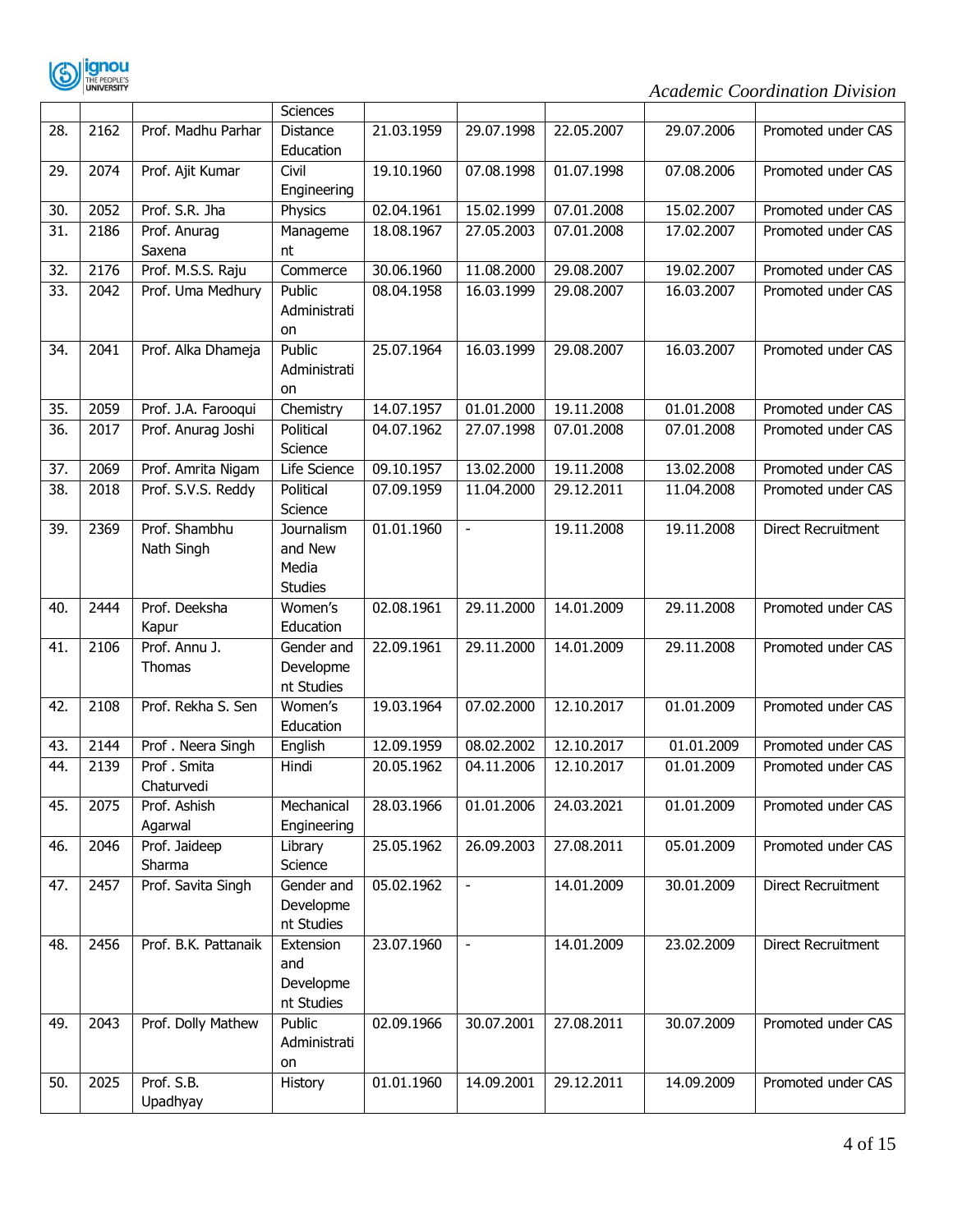

| 51.               | 2104 | Prof. R.P. Singh                | Rural<br>Developme<br>nt                                             | 15.05.1957 | 06.10.2003 | 12.10.2017 | 06.10.2009 | Promoted under CAS |
|-------------------|------|---------------------------------|----------------------------------------------------------------------|------------|------------|------------|------------|--------------------|
| 52.               | 2107 | Prof. Neerja<br>Chadha          | Women's<br>Education                                                 | 15.04.1963 | 29.11.2001 | 28.07.2010 | 29.11.2009 | Promoted under CAS |
| 53.               | 2031 | Prof. Kaustuva<br><b>Barik</b>  | Economics                                                            | 01.07.1963 | 11.01.2002 | 29.12.2011 | 11.01.2010 | Promoted under CAS |
| 54.               | 2513 | Prof. Nandini Sinha<br>Kapur    | Interdiscipli<br>nary and<br>Transdiscipl<br>inary<br><b>Studies</b> | 27.12.1963 | 15.04.2009 | 23.01.2016 | 15.04.2010 | Promoted under CAS |
| 55.               | 2373 | Prof . Sanjiv Kumar             | Chemistry                                                            | 08.10.1960 | 24.04.2008 | 12.10.2017 | 25.04.2011 | Promoted under CAS |
| $\overline{56}$ . | 2378 | Prof. Malati Mathur             | English                                                              | 19.04.1958 | 11.07.2008 | 11.04.2011 | 22.06.2011 | Direct Recruitment |
| 57.               | 3966 | Prof. M.S.<br>Nathawat          | Geography                                                            | 10.03.1958 |            | 11.04.2011 | 18.07.2011 | Direct Recruitment |
| 58.               | 2093 | Prof . Ruchika Kuba             | Health<br>Science                                                    | 26.06.1966 | 31.08.2003 | 12.10.2017 | 31.07.2011 | Promoted under CAS |
| 59.               | 2060 | Prof. Lalita S.<br>Kumar        | Chemistry                                                            | 29.09.1961 | 06.10.2003 | 23.01.2016 | 06.10.2011 | Promoted under CAS |
| 60.               | 2037 | Prof. Nita Mathur               | Sociology                                                            | 30.12.1963 | 22.10.2003 | 30.11.2013 | 22.10.2011 | Promoted under CAS |
| 61.               | 4054 | Prof. D.<br>Venkateshwarlu      | Education                                                            | 29.05.1970 |            | 27.08.2011 | 18.11.2011 | Direct Recruitment |
| 62.               | 2148 | Prof . Nandini Sahu             | English                                                              | 23.06.1972 | 03.01.2006 | 12.10.2017 | 03.01.2012 | Promoted under CAS |
| 63.               | 2461 | Prof. Rajendra<br>Prasad Pandey | Translation<br><b>Studies</b>                                        | 05.02.1970 | 11.02.2009 | 17.03.2020 | 11.02.2012 | Promoted under CAS |
| 64.               | 2111 | Prof . S.K. Yadav               | Agriculture                                                          | 08.10.1974 | 26.06.2006 | 12.10.2017 | 26.06.2012 | Promoted under CAS |
| 65.               | 4164 | Prof. Amitav Mishra             | Education                                                            | 01.02.1969 |            | 27.08.2011 | 29.08.2012 | Direct Recruitment |
| 66.               | 2164 | Prof. Ashok K.<br>Gaba          | Vocational<br>Education &<br>Training                                | 15.04.1964 | 22.04.2009 | 23.01.2016 | 01.01.2013 | Promoted under CAS |
| 67.               | 2032 | Prof. B.S. Prakash              | Economics                                                            | 28.09.1958 | 04.01.2006 | 23.01.2016 | 04.01.2014 | Promoted under CAS |
| 68.               | 2188 | Prof. Neeti Agrawal             | Manageme<br>nt                                                       | 02.02.1972 | 01.04.2006 | 23.01.2016 | 01.04.2014 | Promoted under CAS |
| 69.               | 2521 | Prof. Rabindra<br>Kumar         | Sociology                                                            | 21.01.1968 | 29.04.2011 | 19.07.2019 | 29.04.2014 | Promoted under CAS |
| 70.               | 2375 | Prof. K. Tamil<br>Mannan        | Mechanical<br>Engineering                                            | 17.04.1971 | 16.09.2011 | 24.03.2021 | 16.09.2014 | Promoted under CAS |
| 71.               | 2377 | Prof. Harkirat Bains            | Tourism<br><b>Studies</b>                                            | 15.12.1964 | 24.11.2011 | 19.07.2019 | 24.11.2014 | Promoted under CAS |
| 72.               | 2080 | Prof. N.<br>Venkateshwarlu      | Mechanical<br>Engineering                                            | 01.07.1965 | 07.05.2011 | 24.03.2021 | 08.12.2014 | Promoted under CAS |
| 73.               | 2459 | Prof. Nilima<br>Srivastava      | Gender and<br>Developme<br>nt Studies                                | 13.01.1960 | 03.02.2009 | 12.10.2017 | 03.02.2015 | Promoted under CAS |
| 74.               | 2458 | Prof. Himadri Roy               | Gender and<br>Developme<br>nt Studies                                | 14.06.1972 | 19.02.2009 | 12.10.2017 | 19.02.2015 | Promoted under CAS |
| 75.               | 2524 | Prof.P.V.K.<br>Sasidhar         | Extension<br>and Devt<br><b>Studies</b>                              | 15.06.1973 | 31.03.2009 | 12.10.2017 | 31.03.2015 | Promoted under CAS |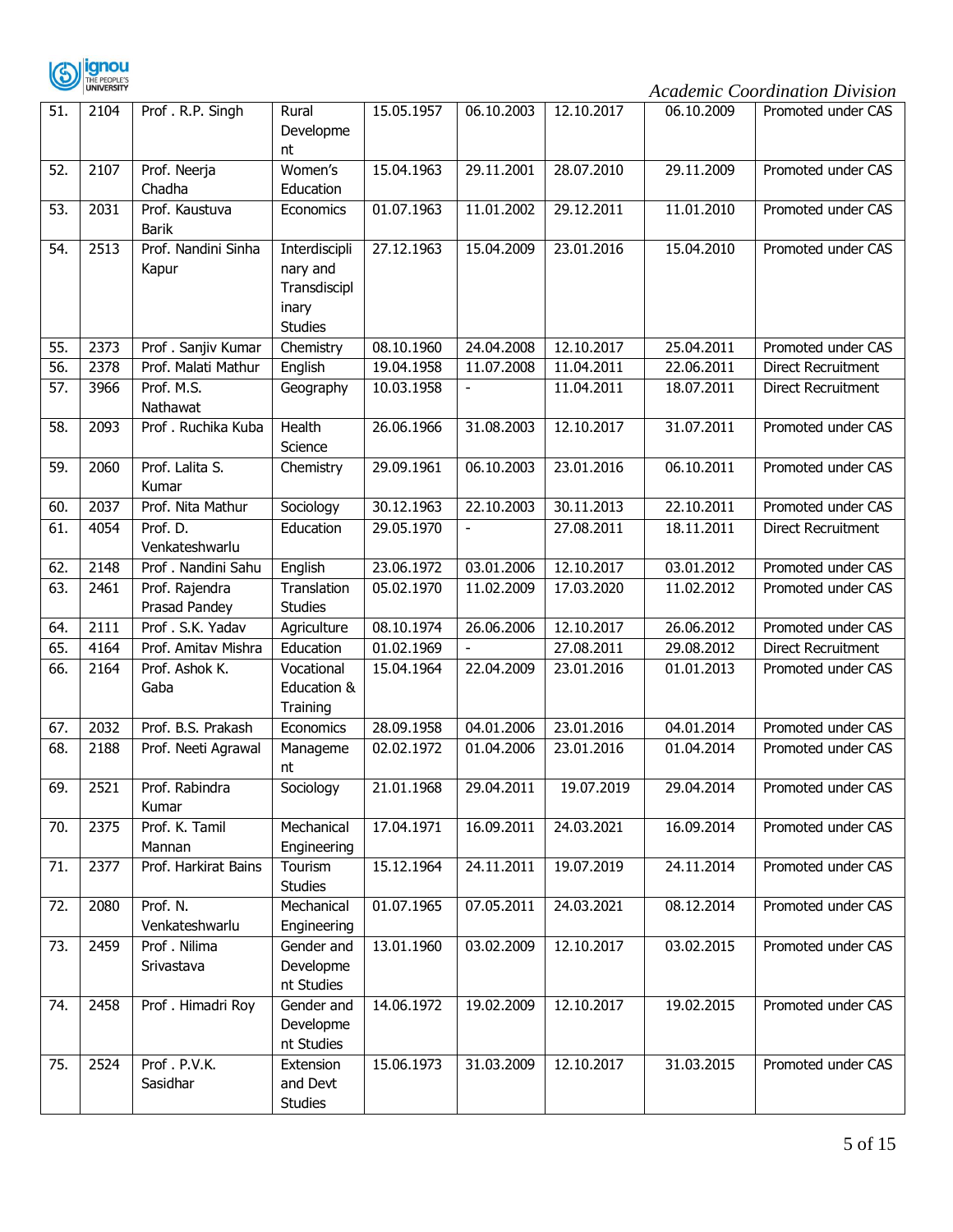

| 76.  | 2512 | Prof. Nehal A.       | Extension               | 30.07.1963              | 17.04.2009 | 12.10.2017 | 17.04.2015 | Promoted under CAS |
|------|------|----------------------|-------------------------|-------------------------|------------|------------|------------|--------------------|
|      |      | Farooque             | and Devt                |                         |            |            |            |                    |
|      |      |                      | <b>Studies</b>          |                         |            |            |            |                    |
| 77.  | 2053 | Prof. Shubha M.      | Physics                 | 12.10.1962              | 07.09.2000 | 25.04.2015 | 25.04.2015 | Promoted under CAS |
|      |      | Gokhale              |                         |                         |            |            |            |                    |
| 78.  | 2140 | Prof. J.K.           | Hindi                   | 15.03.1974              | 26.04.2009 | 12.10.2017 | 26.04.2015 | Promoted under CAS |
|      |      | Srivastava           |                         |                         |            |            |            |                    |
| 79.  | 2272 | Prof. Jagdish        | Translation             | 25.07.1957              | 15.05.2010 | 17.03.2020 | 15.05.2014 | Promoted under CAS |
|      |      | Sharma               | <b>Studies</b>          |                         |            |            |            |                    |
| 80.  | 2180 | Prof. Sunil Kumar    | Commerce                | 20.08.1976              | 20.08.2012 | 19.07.2019 | 20.08.2015 | Promoted under CAS |
| 81.  | 3567 | Prof . Rashmi Sinha  | Anthropolo              | 28.01.1960              | 06.08.2010 | 12.10.2017 | 06.08.2016 | Promoted under CAS |
|      |      |                      | gy                      |                         |            |            |            |                    |
| 82.  | 2333 | Prof Shubhangi       | Sociology               | 24.04.1966              | 31.08.2013 | 06.08.2021 | 31.08.2016 | Promoted under CAS |
|      |      | Vaidya               |                         |                         |            |            |            |                    |
| 83.  | 3634 | Prof. Meenal Mishra  | Geology                 | 10.07.1964              | 01.09.2013 | 17.03.2020 | 01.09.2016 | Promoted under CAS |
| 84.  | 3635 | Prof. Benidhar       | Geology                 | 07.07.1975              | 08.09.2013 | 17.03.2020 | 08.09.2016 | Promoted under CAS |
|      |      | Deshmukh             |                         |                         |            |            |            |                    |
| 85.  | 2061 | Prof . Kamalika      | Chemistry               | 28.07.1969              | 18.10.2010 | 12.10.2017 | 18.10.2016 | Promoted under CAS |
|      |      | Banerjee             |                         |                         |            |            |            |                    |
| 86.  | 2054 | Prof. Sanjay Gupta   | Physics                 | 05.05.1970              | 01.11.2013 | 24.03.2021 | 01.11.2016 | Promoted under CAS |
| 87.  | 3684 | Prof. Manish         | <b>Statistics</b>       | 21.03.1976              | 18.11.2013 | 17.03.2020 | 18.11.2016 | Promoted under CAS |
|      |      | Trivedi              |                         |                         |            |            |            |                    |
| 88.  | 3687 | Prof. Suhas          | Psychology              | 09.12.1978              | 06.12.2010 | 12.10.2017 | 06.12.2016 | Promoted under CAS |
|      |      | Shetgovekar          |                         |                         |            |            |            |                    |
| 89.  | 3690 | Prof . Swati Patra   | Psychology              | 22.06.1971              | 09.12.2010 | 12.10.2017 | 09.12.2016 | Promoted under CAS |
| 90.  | 2404 | Prof. Parmod         | English                 | $\overline{11.01.1979}$ | 24.12.2010 | 19.07.2019 | 24.12.2016 | Promoted under CAS |
|      |      | Kumar                |                         |                         |            |            |            |                    |
| 91.  | 2190 | Prof. Anjali C.      | Manageme                | 09.02.1970              | 24.05.2013 | 10.09.2021 | 14.02.2017 | Promoted under CAS |
|      |      | Ramteke              | nt                      |                         |            |            |            |                    |
| 92.  | 2168 | Prof. Rose           | Social Work             | 07.12.1978              | 23.05.2014 | 29.11.2019 | 24.05.2017 | Promoted under CAS |
|      |      | Nembiakkim           |                         |                         |            |            |            |                    |
| 93.  | 2083 | Prof. P.V. Suresh    | Computer                | 05.08.1970              | 09.01.2011 | 17.03.2020 | 30.06.2017 | Promoted under CAS |
|      |      |                      | Science                 |                         |            |            |            |                    |
| 94.  | 2084 | Prof. V.V.           | Computer                | 19.05.1972              | 05.08.2012 | 17.03.2020 | 30.09.2017 | Promoted under CAS |
|      |      | Subrahamanyam        | Science                 |                         |            |            |            |                    |
| 95.  | 2044 | Prof. Durgesh        | Public                  | 19.07.1966              | 29.04.2003 | 12.10.2017 | 12.10.2017 | Promoted under CAS |
|      |      | Nandini              | Administrati            |                         |            |            |            |                    |
|      | 4034 | Prof. Bharti Dogra   | on<br>Education         | 22.09.1966              | 17.10.2014 | 17.03.2020 | 17.10.2017 | Promoted under CAS |
| 96.  |      |                      |                         |                         |            |            |            |                    |
| 97.  | 4039 | Prof. Boyini Rupini  | Environmen<br>t Studies | 31.08.1967              | 18.10.2014 | 17.03.2020 | 18.10.2017 | Promoted under CAS |
| 98.  | 2013 | Prof. Vandana        | Education               | 20.08.1976              | 27.10.2014 | 17.03.2020 | 27.10.2017 | Promoted under CAS |
|      |      | Singh                |                         |                         |            |            |            |                    |
|      | 4053 | Prof. Shachi Shah    | Environmen              | 20.12.1975              |            |            |            |                    |
| 99.  |      |                      | t Studies               |                         | 16.11.2014 | 17.03.2020 | 16.11.2017 | Promoted under CAS |
| 100. | 4055 | Prof. Heena K. Bijli | Home                    | 21.08.1975              | 22.11.2014 | 29.11.2019 | 22.11.2017 | Promoted under CAS |
|      |      |                      | Science                 |                         |            |            |            |                    |
| 101. | 3961 | Prof. Y. Nirmala     | Education               | 15.06.1959              | 24.11.2014 | 17.03.2020 | 24.11.2017 | Promoted under CAS |
| 102. | 3300 | Prof. Subhakanta     | Geography               | 22.01.1968              | 23.12.2014 | 19.07.2019 | 24.12.2017 | Promoted under CAS |
|      |      | Mohapatra            |                         |                         |            |            |            |                    |
| 103. | 3915 | Prof. Vijay Kumar    | Geography               | 22.03.1971              | 13.06.2014 | 10.09.2021 | 31.03.2018 | Promoted under CAS |
|      |      |                      |                         |                         |            |            |            |                    |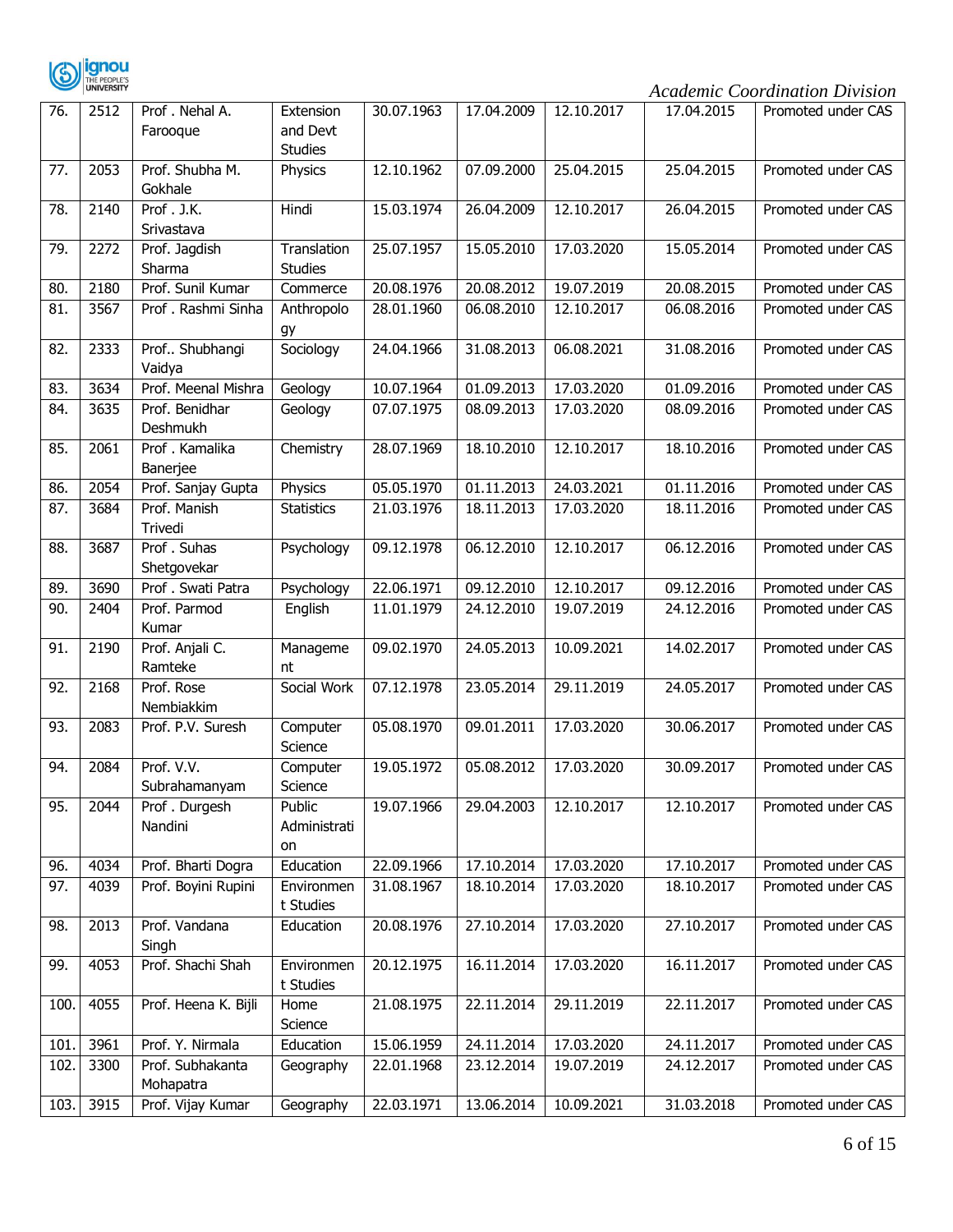

|      |      | Baraik            |                |            |                          |            |            |                    |
|------|------|-------------------|----------------|------------|--------------------------|------------|------------|--------------------|
| 104. | 2012 | Prof. Sutapa Bose | Education      | 21.01.1965 | 04.06.2015               | 17.03.2020 | 04.06.2018 | Promoted under CAS |
| 105. | 2192 | Prof. Kamal       | Manageme       | 05.04.1973 | 18.06.2015               | 19.07.2019 | 18.06.2018 | Promoted under CAS |
|      |      | Vagrecha          | nt             |            |                          |            |            |                    |
| 106. | 2191 | Prof. Nayantara   | Manageme       | 01.07.1978 | 20.06.2015               | 19.07.2019 | 20.06.2018 | Promoted under CAS |
|      |      | Padhi             | nt             |            |                          |            |            |                    |
| 107. | 2065 | Prof. Deepika     | Mathematic     | 30.04.1975 | 11.04.2014               | 24.03.2021 | 30.06.2018 | Promoted under CAS |
|      |      |                   | s              |            |                          |            |            |                    |
| 108. | 2177 | Prof. Subodh      | Commerce       | 13.09.1975 | 20.05.2016               | 10.09.2021 | 20.05.2019 | Promoted under CAS |
|      |      | Kesharwani        |                |            |                          |            |            |                    |
| 109. | 2409 | Prof. Paramita    | Tourism        | 06.09.1975 | 11.12.2017               | 06.08.2021 | 11.12.2020 | Promoted under CAS |
|      |      | Suklabaidya       | <b>Studies</b> |            |                          |            |            |                    |
| 110. | 4811 | Prof. Satish      | Political      | 30.08.1969 | $-$                      | 29.12.2020 | 01.01.2021 | Direct recruitment |
|      |      | Kumar             | Science        |            |                          |            |            |                    |
| 111. | 4886 | Prof. Narendra    | Hindi          | 15.11.1967 | $-$                      | 06.08.2021 | 27.08.2021 | Direct recruitment |
|      |      | Mishra            |                |            |                          |            |            |                    |
| 112. | 4865 | Prof. Kaushalya   | Sanrkrit       | 10.10.1977 | $\overline{\phantom{a}}$ | 10.09.2021 | 13.09.2021 | Direct recruitment |
| 113. | 4875 | Prof.             | Geology        | 21.12.1965 | $-$                      | 10.09.2021 | 16.09.2021 | Direct recruitment |
|      |      | Ramanathan        |                |            |                          |            |            |                    |
|      |      | Baskar            |                |            |                          |            |            |                    |
| 114. | 4877 | Prof. Arbind      | Education      | 08.01.1969 | $-$                      | 10.09.2021 | 17.09.2021 | Direct recruitment |
|      |      | Kumar Jha         |                |            |                          |            |            |                    |
| 115. | 4887 | Prof. Rajeev      | Managem        | 01.11.1965 | $-$                      | 10.09.2021 | 22.09.2021 | Direct recruitment |
|      |      | Kumar Shukla      | ent            |            |                          |            |            |                    |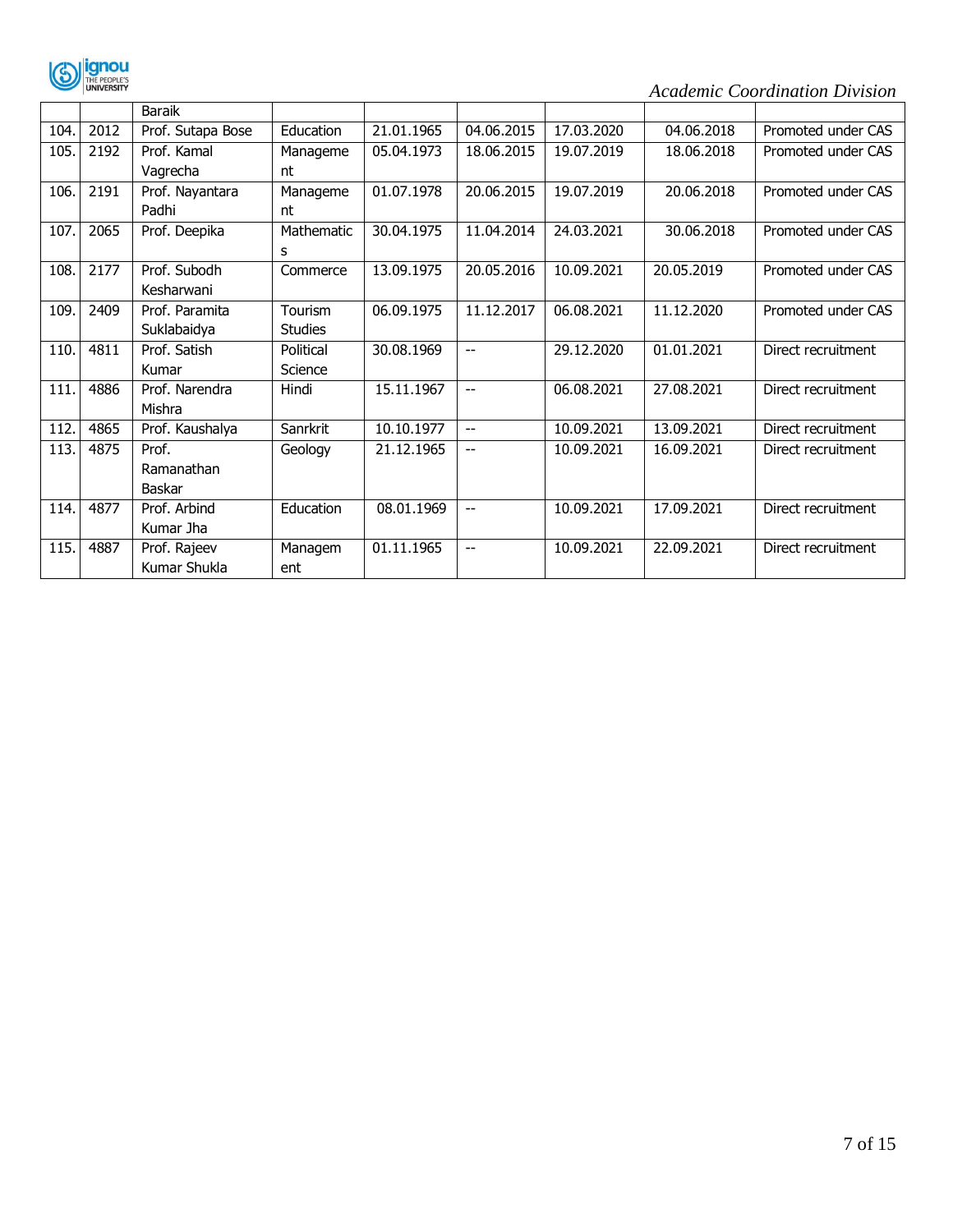

### **SENIORITY LIST OF ASSOCIATE PROFESSORS Academic Level-13A of 7th CPC (6 th CPC- Rs.37400-67000 – AGP Rs. 9,000/-)**

| ID<br>Reader/<br>joining as<br><b>Lecturer</b><br><b>Associate</b><br><b>Selection</b><br><b>Professor</b><br>Grade<br>2400<br>09.02.1966<br>29.10.1997<br>01.01.2006<br>116.<br><b>Computer Science</b><br>Mr. Akshay Kumar<br>$\overline{\phantom{a}}$<br>117.<br>2011<br>Ms. Poonam<br><b>Political Science</b><br>14.10.1961<br>27.07.1998<br>01.01.2006<br>uu.<br>Bhushan<br>2026<br>Mr. Ajay Mahurkar<br>27.12.1961<br>09.09.1998<br>01.01.2006<br>118.<br>History<br>44<br>119.<br>2001<br>08.09.1962<br>12.05.1999<br>01.01.2006<br>Mr. Saugato Sen<br>Economics<br>--<br>120.<br>2078<br>Dr. S.K. Vyas<br>15.03.1962<br>04.08.2000<br><b>Water Resources</b><br>01.01.2006<br>--<br>121.<br>2035<br>Dr. Archana Singh<br>13.03.1960<br>19.12.2001<br>01.01.2006<br>Sociology<br>$-$<br>122.<br>2077<br>04.01.2004<br>Dr. M.K. Bhardwaj<br>Civil Engineering<br>05.01.1965<br>04.01.2007<br>44<br>123.<br>2344<br>10.07.2004<br>Dr. B. Kiranmayi<br>Sociology<br>13.05.1964<br>10.07.2007<br>÷-<br><b>Mathematics</b><br>2064<br>Dr. S. Venkataraman<br>124.<br>12.05.1963<br>31.05.2005<br>31.05.2008<br>44<br>125.<br>2549<br>22.06.2009<br>Dr. K.S. Arul M.M.<br>Journalism<br>18.06.1971<br>22.06.2009<br>$-$<br>Selvan<br>2189<br>Mr. T.V. Vijay Kumar<br>Management<br>07.06.1959<br>08.11.2007<br>08.11.2010<br>126.<br>$-$<br>127.<br>Dr. Rakhi Sharma<br>21.12.1974<br>2079<br>Electrical<br>23.08.2009<br>23.08.2011<br>$-$<br>Engineering<br>2145<br>Dr. Pema Eden<br>27.08.2008<br>128.<br>15.05.1972<br>27.08.2011<br>English<br>$\overline{a}$<br>Samdup | SI.       | Emp. | <b>Name</b>     | <b>Discipline</b> | Date of      | Date of    | Date of    | <b>Remarks</b>           |
|--------------------------------------------------------------------------------------------------------------------------------------------------------------------------------------------------------------------------------------------------------------------------------------------------------------------------------------------------------------------------------------------------------------------------------------------------------------------------------------------------------------------------------------------------------------------------------------------------------------------------------------------------------------------------------------------------------------------------------------------------------------------------------------------------------------------------------------------------------------------------------------------------------------------------------------------------------------------------------------------------------------------------------------------------------------------------------------------------------------------------------------------------------------------------------------------------------------------------------------------------------------------------------------------------------------------------------------------------------------------------------------------------------------------------------------------------------------------------------------------------------------------------------------------------------------------------------|-----------|------|-----------------|-------------------|--------------|------------|------------|--------------------------|
|                                                                                                                                                                                                                                                                                                                                                                                                                                                                                                                                                                                                                                                                                                                                                                                                                                                                                                                                                                                                                                                                                                                                                                                                                                                                                                                                                                                                                                                                                                                                                                                | <b>No</b> |      |                 |                   | <b>Birth</b> | joining as | placement/ |                          |
|                                                                                                                                                                                                                                                                                                                                                                                                                                                                                                                                                                                                                                                                                                                                                                                                                                                                                                                                                                                                                                                                                                                                                                                                                                                                                                                                                                                                                                                                                                                                                                                |           |      |                 |                   |              |            |            |                          |
|                                                                                                                                                                                                                                                                                                                                                                                                                                                                                                                                                                                                                                                                                                                                                                                                                                                                                                                                                                                                                                                                                                                                                                                                                                                                                                                                                                                                                                                                                                                                                                                |           |      |                 |                   |              |            |            |                          |
|                                                                                                                                                                                                                                                                                                                                                                                                                                                                                                                                                                                                                                                                                                                                                                                                                                                                                                                                                                                                                                                                                                                                                                                                                                                                                                                                                                                                                                                                                                                                                                                |           |      |                 |                   |              |            |            |                          |
|                                                                                                                                                                                                                                                                                                                                                                                                                                                                                                                                                                                                                                                                                                                                                                                                                                                                                                                                                                                                                                                                                                                                                                                                                                                                                                                                                                                                                                                                                                                                                                                |           |      |                 |                   |              |            |            |                          |
|                                                                                                                                                                                                                                                                                                                                                                                                                                                                                                                                                                                                                                                                                                                                                                                                                                                                                                                                                                                                                                                                                                                                                                                                                                                                                                                                                                                                                                                                                                                                                                                |           |      |                 |                   |              |            |            |                          |
|                                                                                                                                                                                                                                                                                                                                                                                                                                                                                                                                                                                                                                                                                                                                                                                                                                                                                                                                                                                                                                                                                                                                                                                                                                                                                                                                                                                                                                                                                                                                                                                |           |      |                 |                   |              |            |            |                          |
|                                                                                                                                                                                                                                                                                                                                                                                                                                                                                                                                                                                                                                                                                                                                                                                                                                                                                                                                                                                                                                                                                                                                                                                                                                                                                                                                                                                                                                                                                                                                                                                |           |      |                 |                   |              |            |            |                          |
|                                                                                                                                                                                                                                                                                                                                                                                                                                                                                                                                                                                                                                                                                                                                                                                                                                                                                                                                                                                                                                                                                                                                                                                                                                                                                                                                                                                                                                                                                                                                                                                |           |      |                 |                   |              |            |            |                          |
|                                                                                                                                                                                                                                                                                                                                                                                                                                                                                                                                                                                                                                                                                                                                                                                                                                                                                                                                                                                                                                                                                                                                                                                                                                                                                                                                                                                                                                                                                                                                                                                |           |      |                 |                   |              |            |            |                          |
|                                                                                                                                                                                                                                                                                                                                                                                                                                                                                                                                                                                                                                                                                                                                                                                                                                                                                                                                                                                                                                                                                                                                                                                                                                                                                                                                                                                                                                                                                                                                                                                |           |      |                 |                   |              |            |            |                          |
|                                                                                                                                                                                                                                                                                                                                                                                                                                                                                                                                                                                                                                                                                                                                                                                                                                                                                                                                                                                                                                                                                                                                                                                                                                                                                                                                                                                                                                                                                                                                                                                |           |      |                 |                   |              |            |            |                          |
|                                                                                                                                                                                                                                                                                                                                                                                                                                                                                                                                                                                                                                                                                                                                                                                                                                                                                                                                                                                                                                                                                                                                                                                                                                                                                                                                                                                                                                                                                                                                                                                |           |      |                 |                   |              |            |            |                          |
|                                                                                                                                                                                                                                                                                                                                                                                                                                                                                                                                                                                                                                                                                                                                                                                                                                                                                                                                                                                                                                                                                                                                                                                                                                                                                                                                                                                                                                                                                                                                                                                |           |      |                 |                   |              |            |            |                          |
|                                                                                                                                                                                                                                                                                                                                                                                                                                                                                                                                                                                                                                                                                                                                                                                                                                                                                                                                                                                                                                                                                                                                                                                                                                                                                                                                                                                                                                                                                                                                                                                |           |      |                 |                   |              |            |            |                          |
|                                                                                                                                                                                                                                                                                                                                                                                                                                                                                                                                                                                                                                                                                                                                                                                                                                                                                                                                                                                                                                                                                                                                                                                                                                                                                                                                                                                                                                                                                                                                                                                |           |      |                 |                   |              |            |            |                          |
|                                                                                                                                                                                                                                                                                                                                                                                                                                                                                                                                                                                                                                                                                                                                                                                                                                                                                                                                                                                                                                                                                                                                                                                                                                                                                                                                                                                                                                                                                                                                                                                |           |      |                 |                   |              |            |            |                          |
|                                                                                                                                                                                                                                                                                                                                                                                                                                                                                                                                                                                                                                                                                                                                                                                                                                                                                                                                                                                                                                                                                                                                                                                                                                                                                                                                                                                                                                                                                                                                                                                |           |      |                 |                   |              |            |            |                          |
|                                                                                                                                                                                                                                                                                                                                                                                                                                                                                                                                                                                                                                                                                                                                                                                                                                                                                                                                                                                                                                                                                                                                                                                                                                                                                                                                                                                                                                                                                                                                                                                |           |      |                 |                   |              |            |            |                          |
| <b>Visual Arts</b><br>Bhardwaja                                                                                                                                                                                                                                                                                                                                                                                                                                                                                                                                                                                                                                                                                                                                                                                                                                                                                                                                                                                                                                                                                                                                                                                                                                                                                                                                                                                                                                                                                                                                                | 129.      | 2522 | Dr. Govindaraju | Performing and    | 01.04.1967   | 18.03.2009 | 18.03.2012 | $\overline{\phantom{a}}$ |
| 2153<br>130.<br>Dr. O.P. Dewal<br>Journalism<br>20.08.1959<br>17.04.2009<br>17.04.2012<br>$\overline{a}$                                                                                                                                                                                                                                                                                                                                                                                                                                                                                                                                                                                                                                                                                                                                                                                                                                                                                                                                                                                                                                                                                                                                                                                                                                                                                                                                                                                                                                                                       |           |      |                 |                   |              |            |            |                          |
| 131.<br>2520<br>Dr. Seema Johari<br>Performing and<br>25.09.1969<br>18.05.2009<br>18.05.2012<br>--                                                                                                                                                                                                                                                                                                                                                                                                                                                                                                                                                                                                                                                                                                                                                                                                                                                                                                                                                                                                                                                                                                                                                                                                                                                                                                                                                                                                                                                                             |           |      |                 |                   |              |            |            |                          |
| <b>Visual Arts</b>                                                                                                                                                                                                                                                                                                                                                                                                                                                                                                                                                                                                                                                                                                                                                                                                                                                                                                                                                                                                                                                                                                                                                                                                                                                                                                                                                                                                                                                                                                                                                             |           |      |                 |                   |              |            |            |                          |
| 30.06.2009<br>30.06.2012<br>132.<br>2557<br>Dr. Rana Sanjay<br>Vocational<br>05.01.1968<br>uu                                                                                                                                                                                                                                                                                                                                                                                                                                                                                                                                                                                                                                                                                                                                                                                                                                                                                                                                                                                                                                                                                                                                                                                                                                                                                                                                                                                                                                                                                  |           |      |                 |                   |              |            |            |                          |
| Pratap Singh<br>Education                                                                                                                                                                                                                                                                                                                                                                                                                                                                                                                                                                                                                                                                                                                                                                                                                                                                                                                                                                                                                                                                                                                                                                                                                                                                                                                                                                                                                                                                                                                                                      |           |      |                 |                   |              |            |            |                          |
| 2326<br>Dr. Eisha Kannadi<br>04.05.1963<br>07.09.2009<br>07.09.2012<br>133.<br>Education<br>44                                                                                                                                                                                                                                                                                                                                                                                                                                                                                                                                                                                                                                                                                                                                                                                                                                                                                                                                                                                                                                                                                                                                                                                                                                                                                                                                                                                                                                                                                 |           |      |                 |                   |              |            |            |                          |
| 2146<br>Ms. Mridula Rashmi<br>134.<br>English<br>19.09.1975<br>07.09.2009<br>07.09.2012<br>--<br>Kindoo                                                                                                                                                                                                                                                                                                                                                                                                                                                                                                                                                                                                                                                                                                                                                                                                                                                                                                                                                                                                                                                                                                                                                                                                                                                                                                                                                                                                                                                                        |           |      |                 |                   |              |            |            |                          |
| 2325<br>Dr. M.V. Lakshmi<br>Education<br>25.01.2010<br>25.01.2013<br>135.<br>01.07.1960<br>$-$<br>Reddy                                                                                                                                                                                                                                                                                                                                                                                                                                                                                                                                                                                                                                                                                                                                                                                                                                                                                                                                                                                                                                                                                                                                                                                                                                                                                                                                                                                                                                                                        |           |      |                 |                   |              |            |            |                          |
| 15.08.1971<br>01.06.2011<br>01.06.2014<br>3884<br>Dr. Parvesh Rubber<br><b>Bio Chemistry</b><br>136.<br>$\overline{a}$                                                                                                                                                                                                                                                                                                                                                                                                                                                                                                                                                                                                                                                                                                                                                                                                                                                                                                                                                                                                                                                                                                                                                                                                                                                                                                                                                                                                                                                         |           |      |                 |                   |              |            |            |                          |
| 137.<br>01.06.1962<br>05.10.2011<br>4031<br>Dr. Anita<br><b>Distance</b><br>05.10.2014<br>÷-                                                                                                                                                                                                                                                                                                                                                                                                                                                                                                                                                                                                                                                                                                                                                                                                                                                                                                                                                                                                                                                                                                                                                                                                                                                                                                                                                                                                                                                                                   |           |      |                 |                   |              |            |            |                          |
| Priyadarshini<br>Education                                                                                                                                                                                                                                                                                                                                                                                                                                                                                                                                                                                                                                                                                                                                                                                                                                                                                                                                                                                                                                                                                                                                                                                                                                                                                                                                                                                                                                                                                                                                                     |           |      |                 |                   |              |            |            |                          |
| 14.11.2011<br>2085<br>Mr. Naveen Kumar<br>10.02.1979<br>14.11.2014<br>138.<br>Computer<br>$\overline{a}$<br><b>Sciences</b>                                                                                                                                                                                                                                                                                                                                                                                                                                                                                                                                                                                                                                                                                                                                                                                                                                                                                                                                                                                                                                                                                                                                                                                                                                                                                                                                                                                                                                                    |           |      |                 |                   |              |            |            |                          |
| 4067<br>Electrical<br>01.07.1976<br>21.11.2011<br>21.12.2014<br>139.<br>Dr. Sanjay Agrawal<br>$\overline{a}$<br>Engineering                                                                                                                                                                                                                                                                                                                                                                                                                                                                                                                                                                                                                                                                                                                                                                                                                                                                                                                                                                                                                                                                                                                                                                                                                                                                                                                                                                                                                                                    |           |      |                 |                   |              |            |            |                          |
| 2038<br>Dr. R. Vashum<br>03.01.1969<br>13.10.2012<br>13.10.2015<br>140.<br>Sociology<br>Promoted under<br>CAS                                                                                                                                                                                                                                                                                                                                                                                                                                                                                                                                                                                                                                                                                                                                                                                                                                                                                                                                                                                                                                                                                                                                                                                                                                                                                                                                                                                                                                                                  |           |      |                 |                   |              |            |            |                          |
| 29.12.2014<br>29.12.2017<br>2178<br>Dr. Rashmi Bansal<br>03.08.1972<br>141.<br>Commerce                                                                                                                                                                                                                                                                                                                                                                                                                                                                                                                                                                                                                                                                                                                                                                                                                                                                                                                                                                                                                                                                                                                                                                                                                                                                                                                                                                                                                                                                                        |           |      |                 |                   |              |            |            |                          |
| 142.<br>1998<br>Dr. Suneet Kashyap<br>09.10.1973<br>30.12.2014<br>30.12.2017<br>Promoted under<br>Law                                                                                                                                                                                                                                                                                                                                                                                                                                                                                                                                                                                                                                                                                                                                                                                                                                                                                                                                                                                                                                                                                                                                                                                                                                                                                                                                                                                                                                                                          |           |      |                 |                   |              |            |            |                          |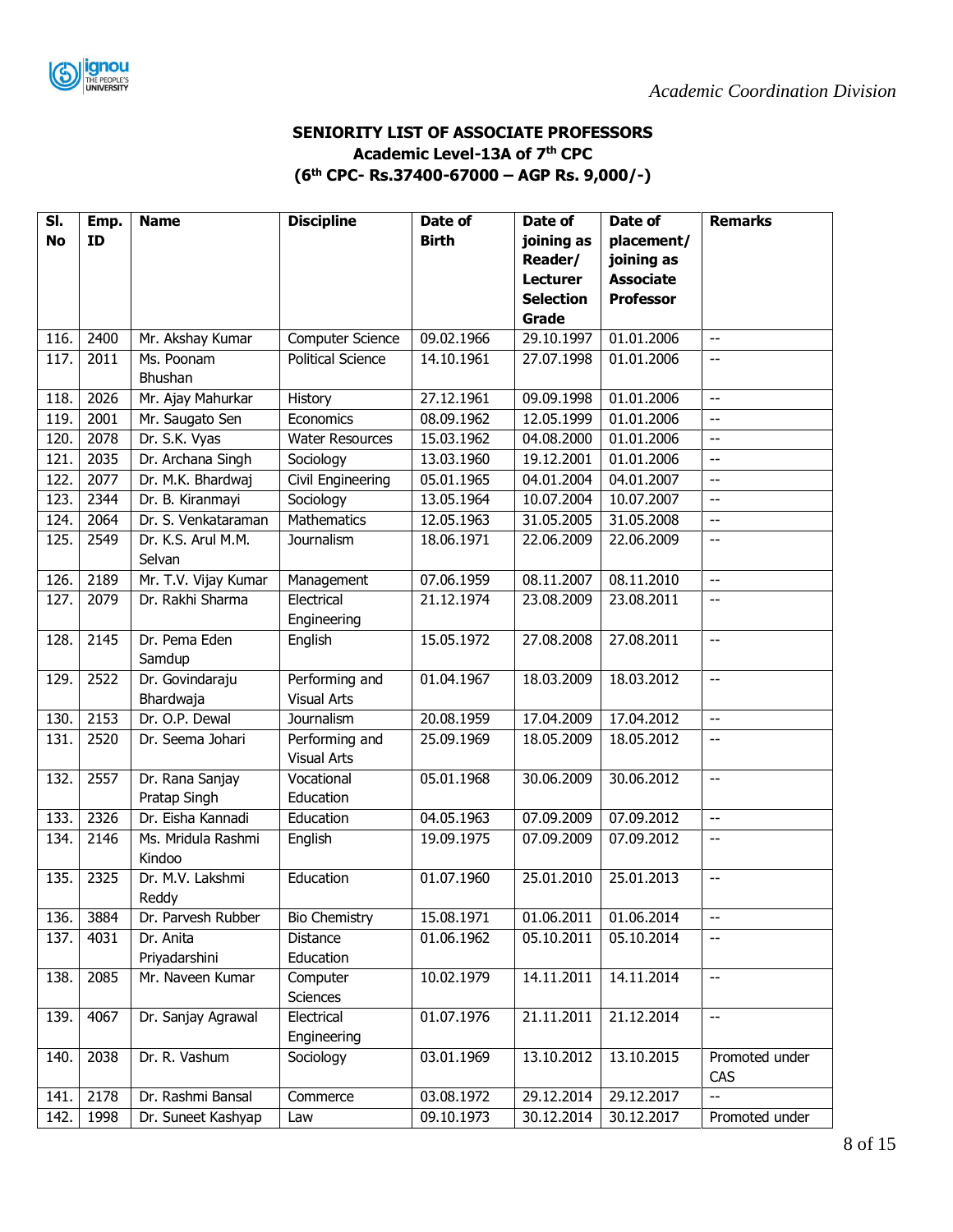

|      |      |                      |                        |            |                          |            | CAS                |
|------|------|----------------------|------------------------|------------|--------------------------|------------|--------------------|
| 143. | 2086 | Mr. Mangla Prasad    | Computer               | 09.12.1975 | 01.01.2015               | 01.01.2018 | Promoted under     |
|      |      | Mishra               | Science.               |            |                          |            | CAS                |
| 144. | 2330 | Dr. Archna Shukla    | Library Science        | 09.03.1977 | 04.01.2015               | 04.01.2018 | --                 |
| 145. | 2179 | Dr. Madhulika Sarkar | Commerce               | 19.11.1975 | 06.01.2015               | 06.01.2018 |                    |
| 146. | 2055 | Dr. Subha Lakshmi    | Physics                | 07.07.1966 | 18.01.2015               | 18.01.2018 | Promoted under     |
|      |      | Lamba                |                        |            |                          |            | CAS                |
| 147. | 2205 | Dr. Amiteshwar       | <b>Distance</b>        | 16.01.1974 | 04.04.2015               | 04.04.2018 | Promoted under     |
|      |      | Ratra                | Education              |            |                          |            | CAS                |
| 148. | 2112 | Dr. Praveen Kumar    | Agriculture            | 07.01.1977 | 10.04.2015               | 10.04.2018 | Promoted under     |
|      |      | Jain                 |                        |            |                          |            | CAS                |
| 149. | 2113 | Dr. P. Vijayakumar   | Agriculture            | 18.03.1977 | 17.04.2015               | 17.04.2018 | Promoted under     |
|      |      |                      |                        |            |                          |            | CAS                |
| 150. | 2115 | Dr. Mita             | Agriculture            | 01.08.1978 | 27.04.2015               | 27.04.2018 | Promoted under     |
|      |      | Sinhamahapatra       |                        |            |                          |            | CAS                |
| 151. | 2411 | Dr. Sonia Sharma     | <b>Tourism Studies</b> | 18.11.1978 | 26.11.2017               | 26.11.2020 | Promoted under     |
|      |      |                      |                        |            |                          |            | CAS                |
| 152. | 2412 | Dr. Arvind Kumar     | <b>Tourism Studies</b> | 02.07.1971 | 16.12.2017               | 16.12.2020 | Promoted under     |
|      |      | Dubey                |                        |            |                          |            | CAS                |
| 153. | 4812 | Dr. Devesh Kumar     | Sanskrit               | 16.06.1973 | $\overline{\phantom{m}}$ | 31.12.2020 | Direct recruitment |
|      |      | Mishra               |                        |            |                          |            |                    |
| 154. | 3929 | Dr. D. Ananda        | Political Science      | 25.11.1976 | $\overline{\phantom{a}}$ | 13.01.2021 | Direct recruitment |
| 155. | 4819 | Dr. Pushpa           | Sanskrit               | 14.01.1974 | $\overline{\phantom{m}}$ | 27.01.2021 | Direct recruitment |
| 156. | 4836 | Dr. Mayank Kumar     | History                | 12.11.1970 | $\overline{a}$           | 31.03.2021 | Direct recruitment |
| 157. | 4860 | Dr. Anamika Shukla   | English                | 10.01.1972 | $\overline{\phantom{a}}$ | 09.08.2021 | Direct recruitment |
| 158. | 4850 | Dr. Rajesh Kumar     | English                | 25.10.1977 | $\overline{\phantom{a}}$ | 10.08.2021 | Direct recruitment |
| 159. | 4851 | Dr. Jatashankar      | Tourism &              | 10.08.1973 | $\overline{a}$           | 10.08.2021 | Direct recruitment |
|      |      | Ramprasad Tewari     | Hospitality            |            |                          |            |                    |
| 160. | 4852 | Dr. Taruna Kumari    | <b>Statistics</b>      | 13.08.1986 | u.                       | 10.08.2021 | Direct recruitment |
| 161. | 4853 | Dr. Vibhuti Gaur     | English                | 24.07.1980 | $\overline{a}$           | 11.08.2021 | Direct recruitment |
| 162. | 4854 | Dr. Vijeta Banwari   | Economics              | 21.02.1983 | --                       | 11.08.2021 | Direct recruitment |
| 163. | 4856 | Dr. Siya Ram         | Life Science           | 20.02.1974 | $\overline{\phantom{a}}$ | 16.08.2021 | Direct recruitment |
| 164. | 4855 | Dr. Deepak Paliwal   | Sociology              | 10.11.1980 | --                       | 18.08.2021 | Direct recruitment |
| 165. | 4858 | Dr. Reeta Sinha      | Hindi                  | 30.12.1965 | --                       | 23.08.2021 | Direct recruitment |
| 166. | 4857 | Dr. Bishnu Mohan     | Rural                  | 05.07.1976 | $\overline{\phantom{a}}$ | 25.08.2021 | Direct recruitment |
|      |      | Dash                 | Development            |            |                          |            |                    |
| 167. | 4862 | Dr. Ravi Rajwanshi   | Life Science           | 12.08.1978 | $\overline{a}$           | 27.08.2021 | Direct recruitment |
| 168. | 4044 | Dr. Niradhar Dey     | Education              | 21.06.1977 | 04.11.2020               | 13.09.2021 | Direct recruitment |
| 169. | 4880 | Dr. Venkataiah       | Management             | 14.04.1976 | --                       | 01.10.2021 | Direct recruitment |
|      |      | Chittipaka           |                        |            |                          |            |                    |
| 170. | 4884 | Dr. Ajay Kumar       | Education              | 21.07.1971 | $\overline{\phantom{a}}$ | 08.10.2021 | Direct recruitment |
|      |      | Singh                |                        |            |                          |            |                    |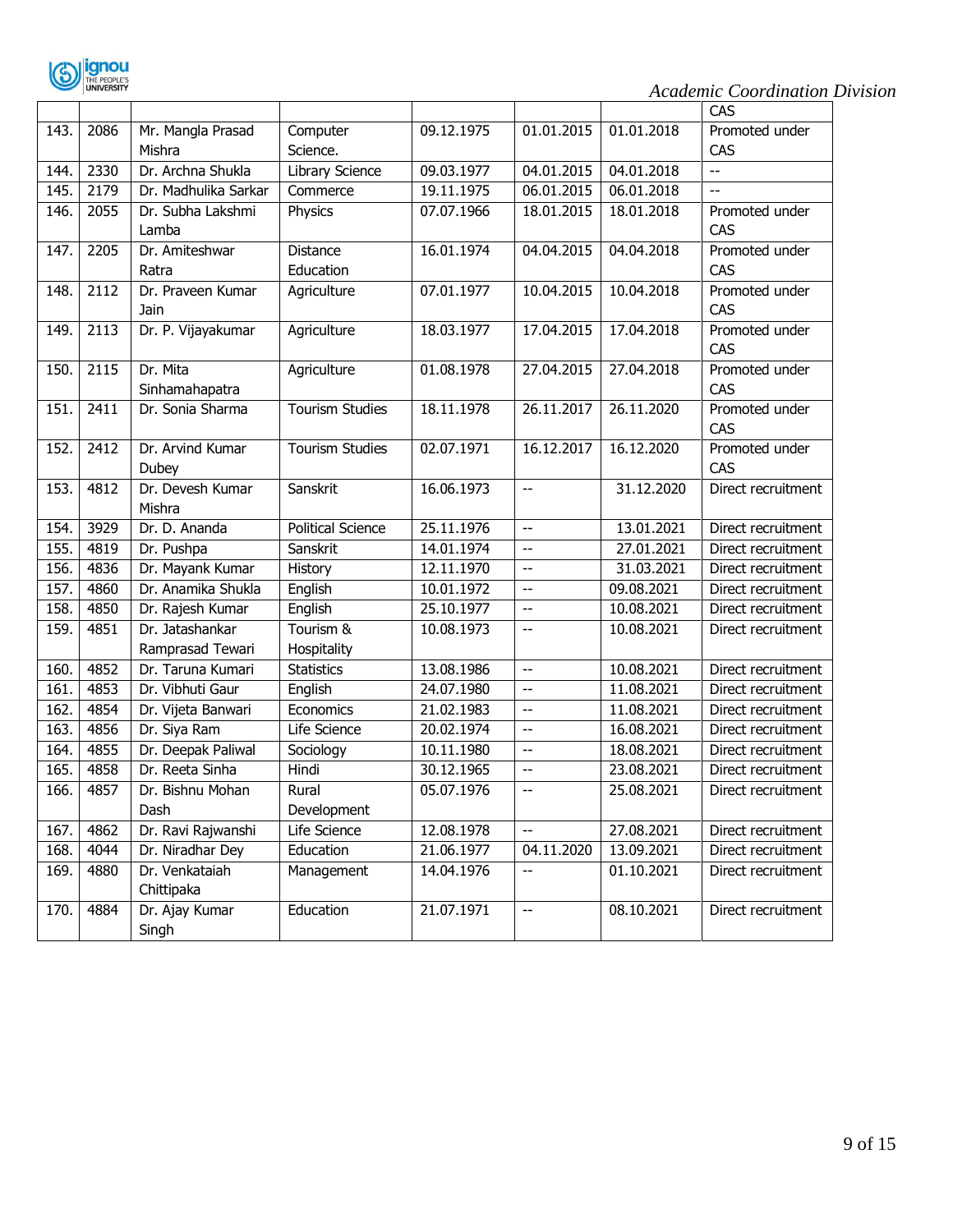

#### **SENIORITY LIST OF Assistant Professors (Stage III) Academic Level-12 of 7th CPC (6 th CPC- Rs.15600-39100 – AGP-Rs.8000/-)**

| SI.  | Emp. | <b>Name</b>     | <b>Discipline</b> | Date of      | Date of            | Date of          | Date of                 | <b>Remarks</b>        |
|------|------|-----------------|-------------------|--------------|--------------------|------------------|-------------------------|-----------------------|
| No.  | ID   |                 |                   | <b>Birth</b> | <b>Direct</b>      | promotion        | promotion as            |                       |
|      |      |                 |                   |              | <b>Recruitment</b> | as               | <b>Reader/Assistant</b> |                       |
|      |      |                 |                   |              | as Lecturer        | <b>Assistant</b> | <b>Professor Stage</b>  |                       |
|      |      |                 |                   |              |                    | <b>Professor</b> | III                     |                       |
|      |      |                 |                   |              |                    | <b>Stage II</b>  |                         |                       |
| 171. | 2095 | Dr. Biplab      | <b>Health</b>     | 03.05.1975   | 11.05.2004         | 11.05.2008       | 11.05.2013              | Promoted under        |
|      |      | Jamatia         | <b>Sciences</b>   |              |                    |                  |                         | CAS                   |
| 172. | 2167 | Mr. T.          | Distance          | 26.05.1977   | 27.12.2005         | 27.12.2010       | 27.12.2015              | Promoted under        |
|      |      | Ramakrishna     | Education         |              |                    |                  |                         | CAS                   |
| 173. | 2149 | Dr Malathy A    | English           | 19.05.1967   | 28.12.2005         | 28.12.2010       | 28.12.2015              | Promoted under<br>CAS |
| 174. | 2101 | Ms. Gurmeet     | Law               | 26.11.1976   | 07.11.2005         | 24.02.2011       | 24.02.2016              | Promoted under        |
|      |      | Kaur Bedi       |                   |              |                    |                  |                         | CAS                   |
| 175. | 2545 | Dr. Shikha Rai  | Journalism        | 02.10.1981   | 01.05.2009         | 10.05.2011       | 10.05.2016              | Promoted under        |
|      |      |                 |                   |              |                    |                  |                         | CAS                   |
| 176. | 2099 | Dr. Anand       | Law               | 09.09.1971   | 12.04.2006         | 12.04.2012       | 12.04.2017              | Promoted under        |
|      |      | Gupta           |                   |              |                    |                  |                         | CAS                   |
| 177. | 2114 | Dr. Mukesh      | Agriculture       | 14.06.1975   | 18.04.2006         | 18.04.2012       | 18.04.2017              | Promoted under        |
|      |      | Kumar           |                   |              |                    |                  |                         | CAS                   |
| 178. | 2406 | Dr. Leena Singh | Management        | 26.04.1967   | 05.05.2008         | 05.05.2012       | 05.05.2017              | Promoted under        |
|      |      |                 |                   |              |                    |                  |                         | CAS                   |
| 179. | 2405 | Dr. Anupriya    | Commerce          | 07.10.1978   | 09.09.2008         | 09.09.2012       | 09.09.2017              | Promoted under        |
|      |      | Pandey          |                   |              |                    |                  |                         | CAS                   |
| 180. | 1126 | Dr. Harish Kr.  | Translation       | 18.03.1964   | 29.01.2013         | 29.01.2013       | 29.01.2018              | Promoted under        |
|      |      | Sethi           | <b>Studies</b>    |              |                    |                  |                         | CAS                   |
| 181. | 2467 | Dr. Jyoti       | Translation       | 05.10.1979   | 03.02.2013         | 03.02.2013       | 03.02.2018              | Promoted under        |
|      |      | Chawla          | <b>Studies</b>    |              |                    |                  |                         | CAS                   |
| 182. | 2469 | Dr. Deepanwita  | Foreign           | 15.12.1971   | 04.02.2013         | 04.02.2013       | 04.02.2018              | Promoted under        |
|      |      | Srivastava      | Languages         |              |                    |                  |                         | CAS                   |
| 183. | 2472 | Dr. Mohamad     | Foreign           | 12.12.1977   | 10.02.2013         | 10.02.2013       | 10.02.2018              | Promoted under        |
|      |      | Saleem          | Languages         |              |                    |                  |                         | CAS                   |
| 184. | 2408 | Ms. Manasi      | Law               | 17.01.1978   | 10.04.2008         | 08.05.2013       | 08.05.2018              | Promoted under        |
|      |      | Sharma          |                   |              |                    |                  |                         | CAS                   |
| 185. | 2739 | Dr. Saumya      | Social Work       | 05.07.1979   | 24.08.2009         | 24.08.2013       | 24.08.2018              | Promoted under        |
|      |      |                 |                   |              |                    |                  |                         | CAS                   |
| 186. | 2798 | Dr. Sayanthani  | Social Work       | 16.04.1980   | 14.09.2009         | 14.09.2013       | 14.09.2018              | Promoted under        |
|      |      | Guin            |                   |              |                    |                  |                         | CAS                   |
| 187. | 2766 | Dr. N. Ramya    | Social Work       | 06.06.1978   | 24.08.2009         | 31.08.2014       | 31.08.2019              | Promoted under        |
|      |      |                 |                   |              |                    |                  |                         | CAS                   |
| 188. | 2410 | Dr.             | Tourism           | 19.01.1975   | 27.11.2008         | 27.11.2014       | 27.11.2019              | Promoted under        |
|      |      | Tangjokhombi    | <b>Studies</b>    |              |                    |                  |                         | CAS                   |
|      |      | Akoijam         |                   |              |                    |                  |                         |                       |
| 189. | 4045 | Dr. Gaurav      | Education         | 10.01.1979   | 27.08.2011         | 08.11.2015       | 08.11.2020              | Promoted under        |
|      |      | Singh           |                   |              |                    |                  |                         | CAS                   |
| 190. | 4051 | Dr. Elizabeth   | Education         | 02.11.1971   | 27.08.2011         | 18.11.2015       | 18.11.2020              | Promoted under        |
|      |      | Kuruvilla       |                   |              |                    |                  |                         | CAS                   |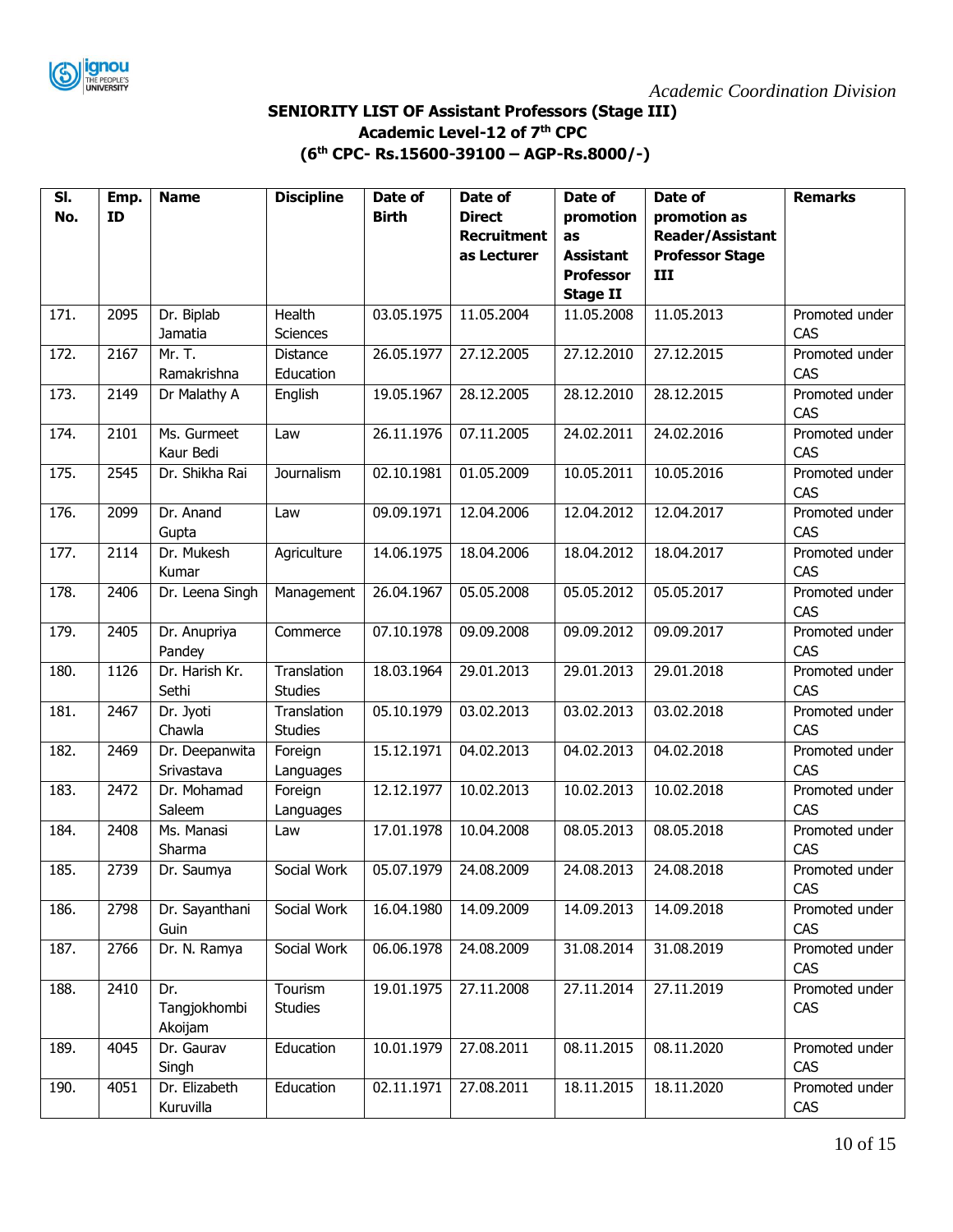

#### **SENIORITY LIST OF ASSISTANT PROFESSORS (Stage II) Academic Level-11 of 7th CPC (6 th CPC- Rs.15600-39100 – AGP-Rs.7000/-)**

| SI.  | Emp. | <b>Name</b>               | <b>Discipline</b>                                          | Date of      | Date of            | Date of    | <b>Remarks</b>        |
|------|------|---------------------------|------------------------------------------------------------|--------------|--------------------|------------|-----------------------|
| No.  | ID   |                           |                                                            | <b>Birth</b> | <b>Direct</b>      | placement  |                       |
|      |      |                           |                                                            |              | <b>Recruitment</b> | in senior  |                       |
|      |      |                           |                                                            |              |                    | scale      |                       |
| 191. | 2048 | Dr. Z. Yanthan            | Library Science                                            | 22.07.1973   | 10.01.2006         | 10.01.2010 | Promoted under        |
|      |      |                           |                                                            |              |                    |            | CAS                   |
| 192. | 2547 | Dr. Geetika S. Johry      | <b>Vocational Education</b>                                | 18.08.1969   | 01.05.2009         | 01.05.2010 | Promoted under<br>CAS |
| 193. | 2465 | Dr. Lakshman Prasad       | Performing and Visual<br>Arts                              | 25.09.1981   | 13.02.2009         | 14.02.2013 | Promoted under<br>CAS |
| 194. | 2525 | Dr. Mallika Banerjee      | Performing and Visual<br>Arts                              | 13.11.1961   | 01.04.2009         | 01.04.2013 | Promoted under<br>CAS |
| 195. | 2567 | Dr. Rachna Agarwal        | Vocational Education                                       | 14.08.1972   | 21.04.2009         | 21.04.2013 | Promoted under        |
|      |      |                           |                                                            |              |                    |            | CAS                   |
| 196. | 2544 | Ms. Padmini Jain          | Journalism                                                 | 14.11.1978   | 06.05.2009         | 06.05.2013 | Promoted under<br>CAS |
| 197. | 2743 | Dr. Ramesh Yadav          | Journalism                                                 | 05.06.1973   | 24.08.2009         | 24.08.2013 | Promoted under<br>CAS |
| 198. | 2741 | Dr. G.Mahesh              | Social Work                                                | 04.04.1975   | 24.08.2009         | 24.08.2013 | Promoted under<br>CAS |
| 199. | 2773 | Dr. Sadananda Sahoo       | Interdisciplinary &<br>Transdisciplinary<br><b>Studies</b> | 29.12.1973   | 01.09.2009         | 01.09.2013 | Promoted under<br>CAS |
| 200  | 2769 | Dr. Grace Don<br>Nemching | Extension and<br>Development Studies                       | 10.10.1976   | 01.09.2009         | 01.09.2013 | Promoted under<br>CAS |
| 201. | 2774 | Dr. Pradeep Kumar         | Extension and<br>Development Studies                       | 18.12.1972   | 02.09.2009         | 02.09.2013 | Promoted under<br>CAS |
| 202. | 2797 | Dr. Nisha Verghese        | <b>Extension and</b><br>Development Studies                | 06.11.1975   | 11.09.2009         | 11.09.2013 | Promoted under<br>CAS |
| 203. | 2098 | Dr. Neerja Sood           | Nursing                                                    | 09.03.1963   | 17.09.2007         | 17.09.2013 | Promoted under<br>CAS |
| 204. | 2096 | Dr. Reeta Devi            | Nursing                                                    | 22.12.1969   | 25.09.2007         | 25.09.2013 | Promoted under<br>CAS |
| 205. | 2097 | Ms. Laxmi                 | Nursing                                                    | 13.04.1975   | 05.10.2007         | 05.10.2013 | Promoted under<br>CAS |
| 206. | 4071 | Mr. Shashank Srivastava   | Mechanical<br>Engineering                                  | 02.09.1981   | 16.01.2012         | 30.12.2013 | Promoted under<br>CAS |
| 207. | 3183 | Dr. Smita Margeshwar      | Gender &                                                   | 24.11.1969   | 10.02.2010         | 10.02.2014 | Promoted under        |
|      |      | Patil                     | Development Studies                                        |              |                    |            | CAS                   |
| 208. | 2468 | Mr. Vikas Kr. Singh       | Foreign Languages                                          | 30.06.1983   | 23.02.2009         | 23.02.2014 | Promoted under<br>CAS |
| 209. | 3214 | Dr. Sunita Dhal           | Gender &<br>Development Studies                            | 07.07.1977   | 02.03.2010         | 02.03.2014 | Promoted under<br>CAS |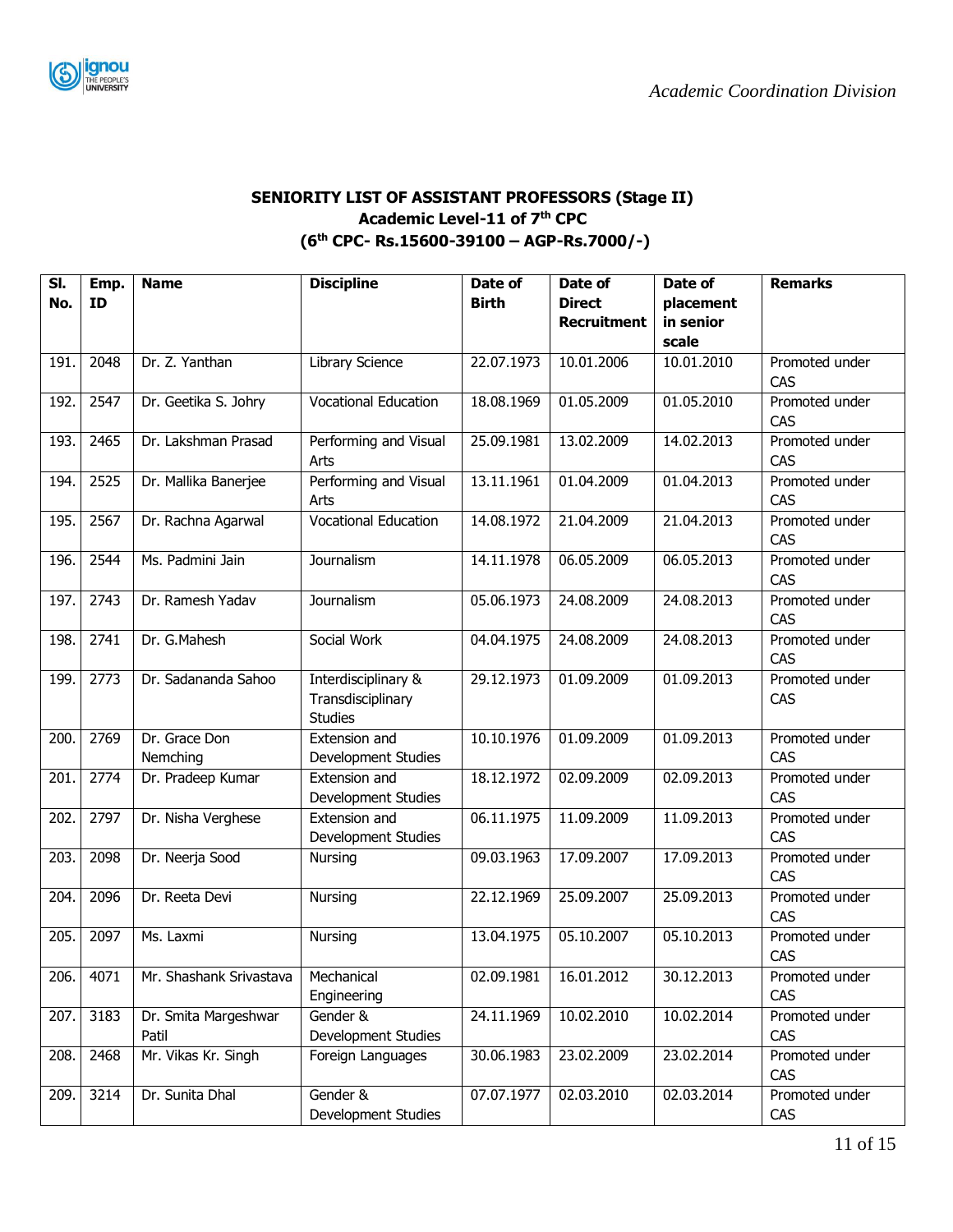

| 210. | 3213 | Dr. G. Uma                 | Gender &<br>Development Studies | 07.10.1973 | 03.03.2010 | 03.03.2014 | Promoted under<br>CAS |
|------|------|----------------------------|---------------------------------|------------|------------|------------|-----------------------|
| 211  | 2543 | Mr. Amit Kumar             | Journalism                      | 03.11.1981 | 01.05.2009 | 01.05.2014 | Promoted under<br>CAS |
| 212. | 2542 | Ms. Urshla Kant            | <b>Vocational Education</b>     | 21.02.1980 | 01.05.2009 | 01.05.2014 | Promoted under<br>CAS |
| 213. | 3571 | Dr. M. Prashanth           | Geology                         | 29.05.1972 | 09.08.2010 | 09.08.2014 | Promoted under<br>CAS |
| 214. | 3575 | Dr. Rukshana Zaman         | Anthropology                    | 16.04.1976 | 09.08.2010 | 09.08.2014 | Promoted under<br>CAS |
| 215  | 3574 | Dr. Mitoo Das              | Anthropology                    | 19.08.1976 | 09.08.2010 | 09.08.2014 | Promoted under<br>CAS |
| 216. | 3581 | Dr. Kakoli Gogoi           | Geology                         | 13.02.1977 | 12.08.2010 | 12.08.2014 | Promoted under<br>CAS |
| 217. | 3583 | Dr. Smita Gupta            | Psychology                      | 27.06.1979 | 12.08.2010 | 12.08.2014 | Promoted under<br>CAS |
| 218. | 3590 | Dr. P. Venket Ramana       | Anthropology                    | 30.09.1962 | 16.08.2010 | 16.08.2014 | Promoted under<br>CAS |
| 219. | 3589 | Dr. Neha Garg              | <b>Statistics</b>               | 10.05.1982 | 16.08.2010 | 16.08.2014 | Promoted under<br>CAS |
| 220. | 3597 | Dr. Omkar Varma            | Geology                         | 03.10.1977 | 18.08.2010 | 18.08.2014 | Promoted under<br>CAS |
| 221  | 3593 | Dr. Monika Mishra          | Psychology                      | 22.12.1975 | 19.08.2010 | 19.08.2014 | Promoted under<br>CAS |
| 222. | 3638 | Dr. K. Anil Kumar          | Anthropology                    | 14.05.1975 | 09.09.2010 | 09.09.2014 | Promoted under<br>CAS |
| 223. | 2470 | Mr. Md. Tahir Siddiqui     | Performing and Visual<br>Arts   | 05.05.1975 | 25.02.2009 | 25.02.2015 | Promoted under<br>CAS |
| 224. | 2471 | Dr. P. Radhika             | Performing and Visual<br>Arts   | 25.06.1980 | 25.02.2009 | 25.02.2015 | Promoted under<br>CAS |
| 225  | 3860 | Dr. Satya Raj              | Geography                       | 14.10.1975 | 11.04.2011 | 25.05.2015 | Promoted under<br>CAS |
| 226. | 3866 | Dr. Vishal Warpa           | Geography                       | 16.10.1975 | 11.04.2011 | 26.05.2015 | Promoted under<br>CAS |
| 227. | 3867 | Dr. M. Abdul Kareem        | <b>Bio Chemistry</b>            | 11.08.1981 | 11.04.2011 | 26.05.2015 | Promoted under<br>CAS |
| 228. | 3870 | Dr. Arvind Kumar<br>Shakya | <b>Bio Chemistry</b>            | 05.10.1980 | 11.04.2011 | 30.05.2015 | Promoted under<br>CAS |
| 229. | 3912 | Dr.Maneesha Pandey         | <b>Bio Chemistry</b>            | 20.11.1976 | 11.04.2011 | 06.06.2015 | Promoted under<br>CAS |
| 230. | 3917 | Dr.Seema Kalra             | <b>Bio Chemistry</b>            | 04.04.1972 | 11.04.2011 | 13.06.2015 | Promoted under<br>CAS |
| 231. | 3944 | Dr. K. Nageswara Rao       | Geography                       | 05.06.1978 | 11.04.2011 | 20.06.2015 | Promoted under<br>CAS |
| 232. | 3573 | Mr. Shivaji Bhaskar        | Foreign Languages               | 22.11.1982 | 28.07.2010 | 09.08.2015 | Promoted under<br>CAS |
| 233. | 4024 | Dr. Sushmitha Baskar       | <b>Environment Science</b>      | 23.12.1972 | 27.08.2011 | 11.10.2015 | Promoted under<br>CAS |
| 234. | 4023 | Dr. Ali Asgar              | Distance Education              | 04.05.1977 | 27.08.2011 | 11.10.2015 | Promoted under<br>CAS |
| 235. | 4025 | Dr. Pulla Lakshmi          | Distance Education              | 01.04.1965 | 27.08.2011 | 13.10.2015 | Promoted under<br>CAS |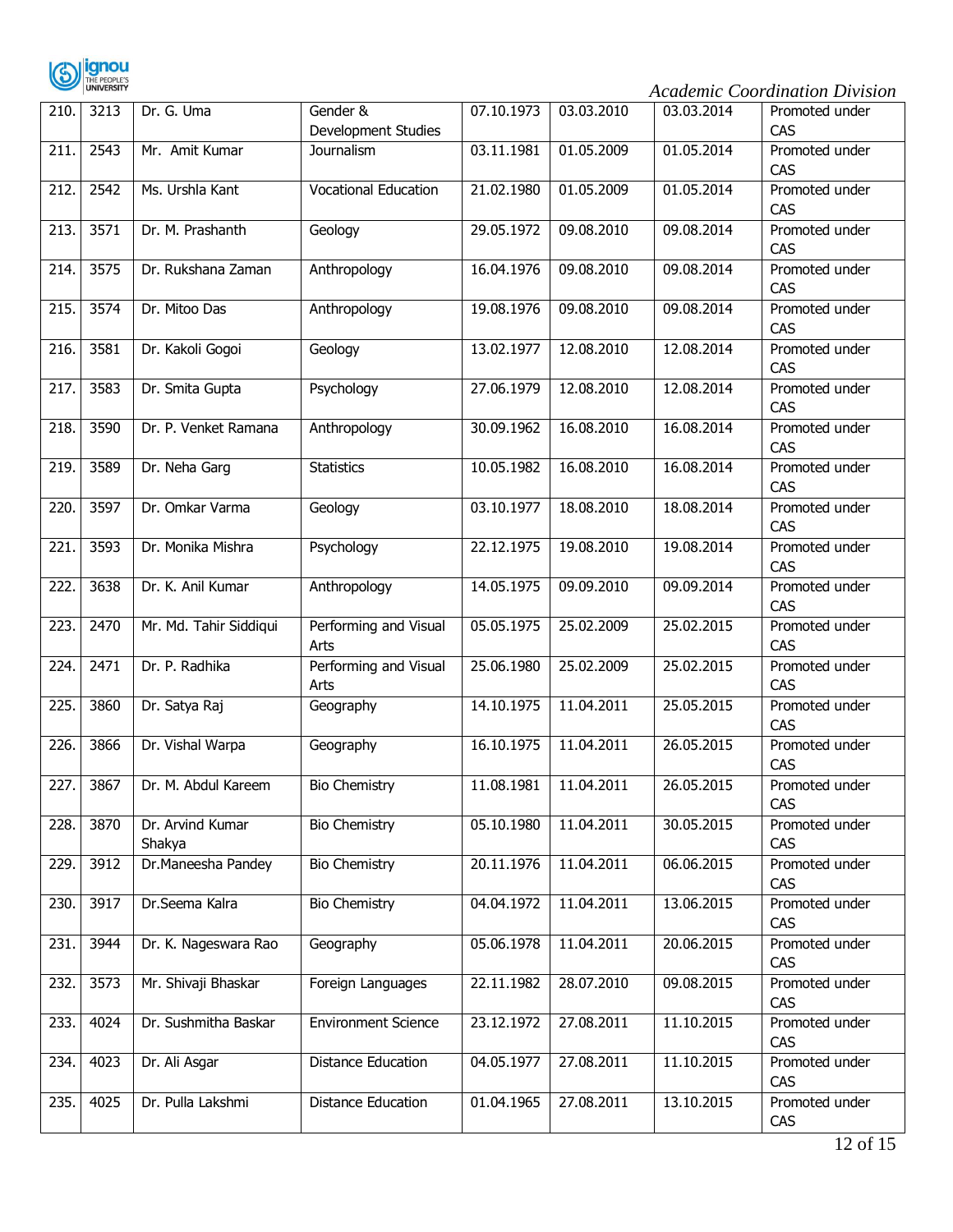

| 236. | 3317 | Dr. Y.S.C. Khuman      | <b>Environment Science</b>    | 01.03.1978 | 21.10.2011                                     | 21.10.2015 | Promoted under<br><b>CAS</b> |
|------|------|------------------------|-------------------------------|------------|------------------------------------------------|------------|------------------------------|
| 237. | 4037 | Dr. V. Venkataramanan  | <b>Environment Science</b>    | 03.07.1974 | 27.08.2011                                     | 24.10.2015 | Promoted under<br><b>CAS</b> |
| 238. | 4050 | Dr. Deeksha Dave       | <b>Environment Science</b>    | 28.09.1979 | 27.08.2011                                     | 18.11.2015 | Promoted under<br><b>CAS</b> |
| 239. | 3918 | Mr. Prabhat Kr. Sangal | <b>Statistics</b>             | 20.06.1976 | 15.06.2011                                     | 15.06.2016 | Promoted under<br><b>CAS</b> |
| 240. | 4150 | Dr. Sudhansh Sharma    | <b>Computer Science</b>       | 03.07.1974 | Delhi Court<br><b>Directions</b><br>25.05.2012 | 23.06.2016 | Promoted under<br><b>CAS</b> |
| 241. | 4155 | Dr. Anjuli Suhane      | Education                     | 11.02.1975 | 11.04.2011                                     | 23.07.2016 | Promoted under<br><b>CAS</b> |
| 242. | 3582 | Dr. Rajesh             | <b>Statistics</b>             | 04.04.1976 | 11.08.2010                                     | 11.08.2016 | Promoted under<br><b>CAS</b> |
| 243. | 4056 | Mr. Ajith Kumar C      | Education                     | 04.02.1980 | 27.08.2011                                     | 22.11.2016 | Promoted under<br><b>CAS</b> |
| 244. | 4072 | Mr. Anuj Kr. Purwar    | <b>Electrical Engineering</b> | 04.10.1975 | 11.01.2012                                     | 11.01.2017 | Promoted under<br><b>CAS</b> |

#### **SENIORITY LIST OF ASSISTANT PROFESSORS Academic Level-10 of 7th CPC (6 th CPC - Rs.15600-39100 - AGP-Rs.6000/-)**

| SI.<br>No. | Emp.<br>ID | <b>Name</b>                     | <b>Discipline</b>                            | Date of<br><b>Birth</b> | Date of<br>approval of<br>appointment<br>by BOM | Date of<br>joining | <b>Remarks</b>               |
|------------|------------|---------------------------------|----------------------------------------------|-------------------------|-------------------------------------------------|--------------------|------------------------------|
| 245.       | 2648       | Ms. Asha Yadav                  | Vocational<br>Education                      | 12.11.1972              | 15.04.2009                                      | 27.07.2009         | <b>Direct</b><br>recruitment |
| 246.       | 3911       | Mr. Pawan Kumar                 | <b>Mathematics</b>                           | 14.07.1988              | 11.04.2011                                      | 08.06.2011         | <b>Direct</b><br>recruitment |
| 247.       | 4063       | Ms. Sruthi Samuel               | Design &<br>Architecture                     | 11.04.1982              | 11.04.2011                                      | 07.12.2011         | <b>Direct</b><br>recruitment |
| 248.       | 4066       | Dr. Shweta Tripathi             | Mechanical<br>Engineering                    | 26.03.1983              | 11.04.2011                                      | 22.12.2011         | <b>Direct</b><br>recruitment |
| 249.       | 4436       | Ms. Rohini Sharma<br>Bhardwaj   | Nursing                                      | 31.12.1982              | 12.04.2014                                      | 16.05.2014         | <b>Direct</b><br>recruitment |
| 250.       | 4834       | Dr. Harshvardhan<br>Singh Tomar | History                                      | 08-07-1978              | 17.03.2021                                      | 01.04.2021         | <b>Direct</b><br>recruitment |
| 251.       | 4837       | Dr. Suvankar Biswas             | Mathematics                                  | 18-05-1991              | 17.03.2021                                      | 07.04.2021         | <b>Direct</b><br>recruitment |
| 252.       | 4838       | Shri M. Boazbou<br>Newmai       | Physics                                      | 07-01-1987              | 17.03.2021                                      | 16.04.2021         | <b>Direct</b><br>recruitment |
| 253.       | 4849       | Dr. Sarda Prasad                | Extension &<br>Development<br><b>Studies</b> | 18-12-1981              | 06.08.2021                                      | 09.08.2021         | <b>Direct</b><br>recruitment |
| 254.       | 4845       | Dr. Chitresh Soni               | <b>Translation Studies</b>                   | 03-08-1988              | 06.08.2021                                      | 09.08.2021         | <b>Direct</b><br>recruitment |
| 255.       | 4848       | Dr. Gajraj Singh                | <b>Statistics</b>                            | 01-04-1972              | 06.08.2021                                      | 09.08.2021         | <b>Direct</b>                |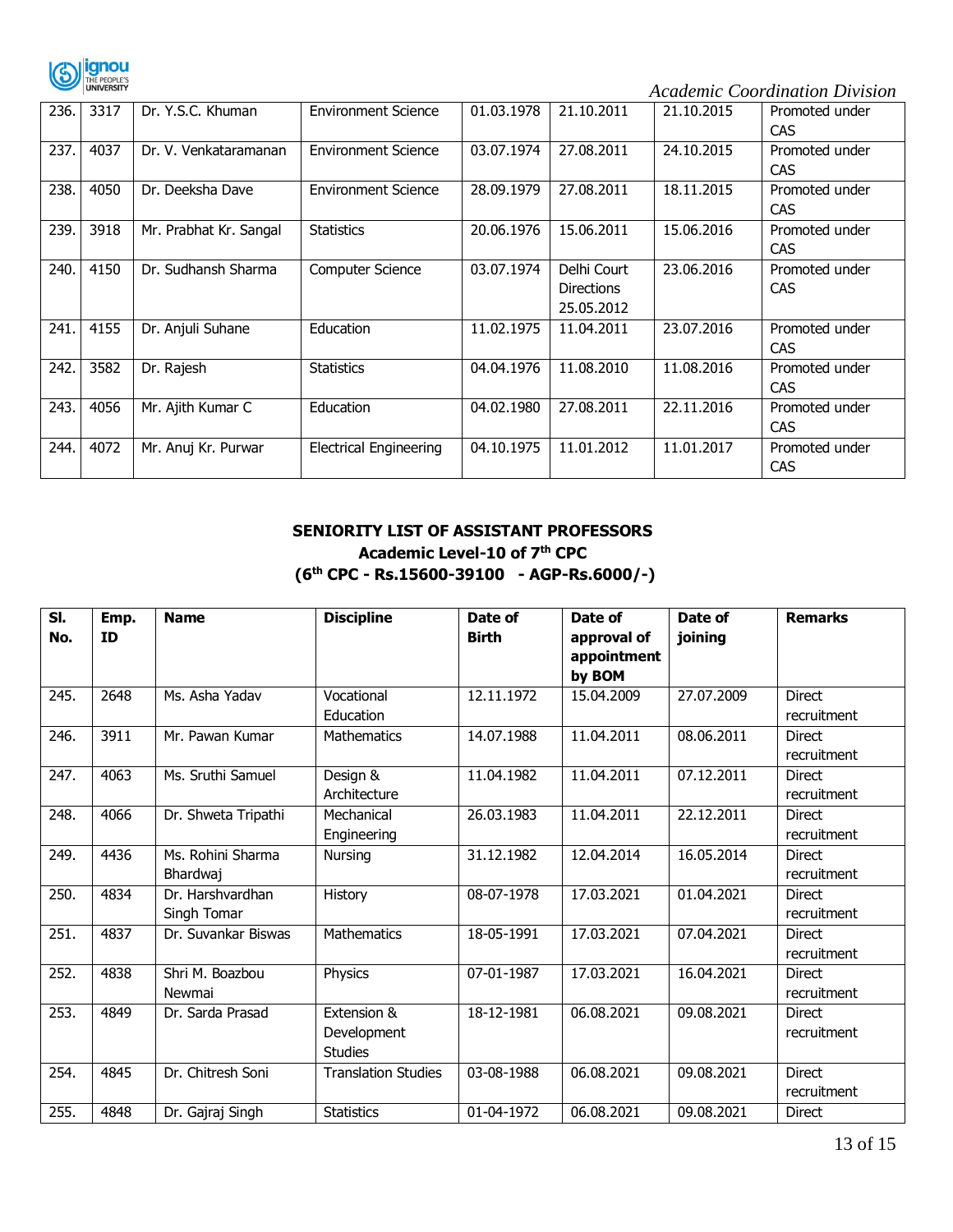

|                    |      |                         |                        |            |            |            | recruitment   |
|--------------------|------|-------------------------|------------------------|------------|------------|------------|---------------|
| 256.               | 4847 | Dr. Ashwini Kumar       | Psychology             | 03-08-1985 | 06.08.2021 | 09.08.2021 | <b>Direct</b> |
|                    |      |                         |                        |            |            |            | recruitment   |
| 257.               | 4846 | Shri Buta Singh         | Rural Development      | 30-08-1986 | 06.08.2021 | 10.08.2021 | <b>Direct</b> |
|                    |      |                         |                        |            |            |            | recruitment   |
| 258.               | 4835 | Dr. Balkar Singh        | Rural Development      | 03-05-1973 | 06.08.2021 | 11.08.2021 | <b>Direct</b> |
|                    |      |                         |                        |            |            |            | recruitment   |
| 259.               | 4861 | Dr. Madan Kumar         | Pol. Science           | 20-09-1983 | 06.08.2021 | 11.08.2021 | Direct        |
|                    |      | Yadav                   |                        |            |            |            | recruitment   |
| 260.               | 4859 | Dr. Monishita Harja     | English                | 06-01-1987 | 06.08.2021 | 27.08.2021 | <b>Direct</b> |
|                    |      | Pande                   |                        |            |            |            | recruitment   |
| 261.               | 4663 | Dr. Nidhi Tewatia       | Economics              | 15-08-1983 | 06.08.2021 | 09.09.2021 | <b>Direct</b> |
|                    |      |                         |                        |            |            |            | recruitment   |
| $\overline{262}$ . | 4867 | Dr. Meenu Verma         | Home Science           | 08-05-1986 | 10.09.2021 | 13.09.2021 | <b>Direct</b> |
|                    |      |                         |                        |            |            |            | recruitment   |
| 263.               | 4866 | Dr. Liaqat Ali          | Urdu                   | 03-04-1987 | 10.09.2021 | 13.09.2021 | Direct        |
|                    |      |                         |                        |            |            |            | recruitment   |
| 264.               | 4870 | Dr. N. Rajendra Prasad  | Commerce               | 07-09-1986 | 10.09.2021 | 13.09.2021 | <b>Direct</b> |
|                    |      |                         |                        |            |            |            | recruitment   |
| 265.               | 4864 | Dr. Soniya              | Sanskrit               | 18-12-1985 | 10.09.2021 | 14.09.2021 | <b>Direct</b> |
|                    |      |                         |                        |            |            |            | recruitment   |
| 266.               | 4872 | Ms. Suman Singh         | Home Science           | 30-06-1988 | 10.09.2021 | 14.09.2021 |               |
|                    |      |                         |                        |            |            |            | Direct        |
|                    | 4873 | Dr. Ahmad Ali Jauhar    | Urdu                   |            | 10.09.2021 | 14.09.2021 | recruitment   |
| 267.               |      |                         |                        | 21-02-1985 |            |            | Direct        |
|                    |      |                         |                        |            |            |            | recruitment   |
| 268.               | 4891 | Dr. Asheesh Kumar       | Sanskrit               | 11-06-1988 | 10.09.2021 | 15.09.2021 | <b>Direct</b> |
|                    |      |                         |                        |            |            |            | recruitment   |
| 269.               | 4871 | Dr. Reeta Gupta         | Sanskrit               | 28-12-1986 | 10.09.2021 | 15.09.2021 | <b>Direct</b> |
|                    |      |                         |                        |            |            |            | recruitment   |
| $\overline{270}$ . |      | Dr. Ashok Kumar         | <b>Library Science</b> | 07-01-1984 | 06.08.2021 | 15.09.2021 | <b>Direct</b> |
|                    |      |                         |                        |            |            |            | recruitment   |
| 271.               | 4881 | Dr. Pawan Kumar Saini   | Lib. Science           | 01-01-1978 | 06.08.2021 | 16.09.2021 | <b>Direct</b> |
|                    |      |                         |                        |            |            |            | recruitment   |
| 272.               | 4869 | Dr. Krishna Kumar       | Geography              | 24-08-1984 | 10.09.2021 | 16.09.2021 | <b>Direct</b> |
|                    |      |                         |                        |            |            |            | recruitment   |
| 273.               | 4874 | Ms. Neel Kamal Sharan   | Education              | 15-05-1983 | 10.09.2021 | 16.09.2021 | Direct        |
|                    |      |                         |                        |            |            |            | recruitment   |
| $\overline{274}$ . | 4878 | Dr. Shakir Ali Siddiqui | Urdu                   | 29-07-1986 | 10.09.2021 | 16.09.2021 | <b>Direct</b> |
|                    |      |                         |                        |            |            |            | recruitment   |
| 275.               | 4883 | Dr. Avdhesh Kumar       | Sanskrit               | 01-03-1986 | 10.09.2021 | 17.09.2021 | <b>Direct</b> |
|                    |      |                         |                        |            |            |            | recruitment   |
| 276.               | 4876 | Dr. Dharmveer Singh     | Urdu                   | 01-04-1975 | 10.09.2021 | 17.09.2021 | Direct        |
|                    |      |                         |                        |            |            |            | recruitment   |
| 277.               | 4879 | Dr. Richa Prakash       | Home Science           | 03-10-1984 | 10.09.2021 | 27.09.2021 | Direct        |
|                    |      |                         |                        |            |            |            | recruitment   |
| 278.               | 4888 | Sh. Saurabh Jain        | Management             | 19-06-1987 | 10.09.2021 | 27.09.2021 | Direct        |
|                    |      |                         |                        |            |            |            | recruitment   |
| 279.               | 4896 | Dr. Tarushikha          | Sociology              | 18-06-1984 | 06.08.2021 | 28.09.2021 | Direct        |
|                    |      |                         |                        |            |            |            | recruitment   |
| 280.               | 4890 | Dr. Preetika Badgujar   | Child                  | 07-09-1986 | 10.09.2021 | 01.10.2021 | Direct        |
|                    |      |                         | Development            |            |            |            | recruitment   |